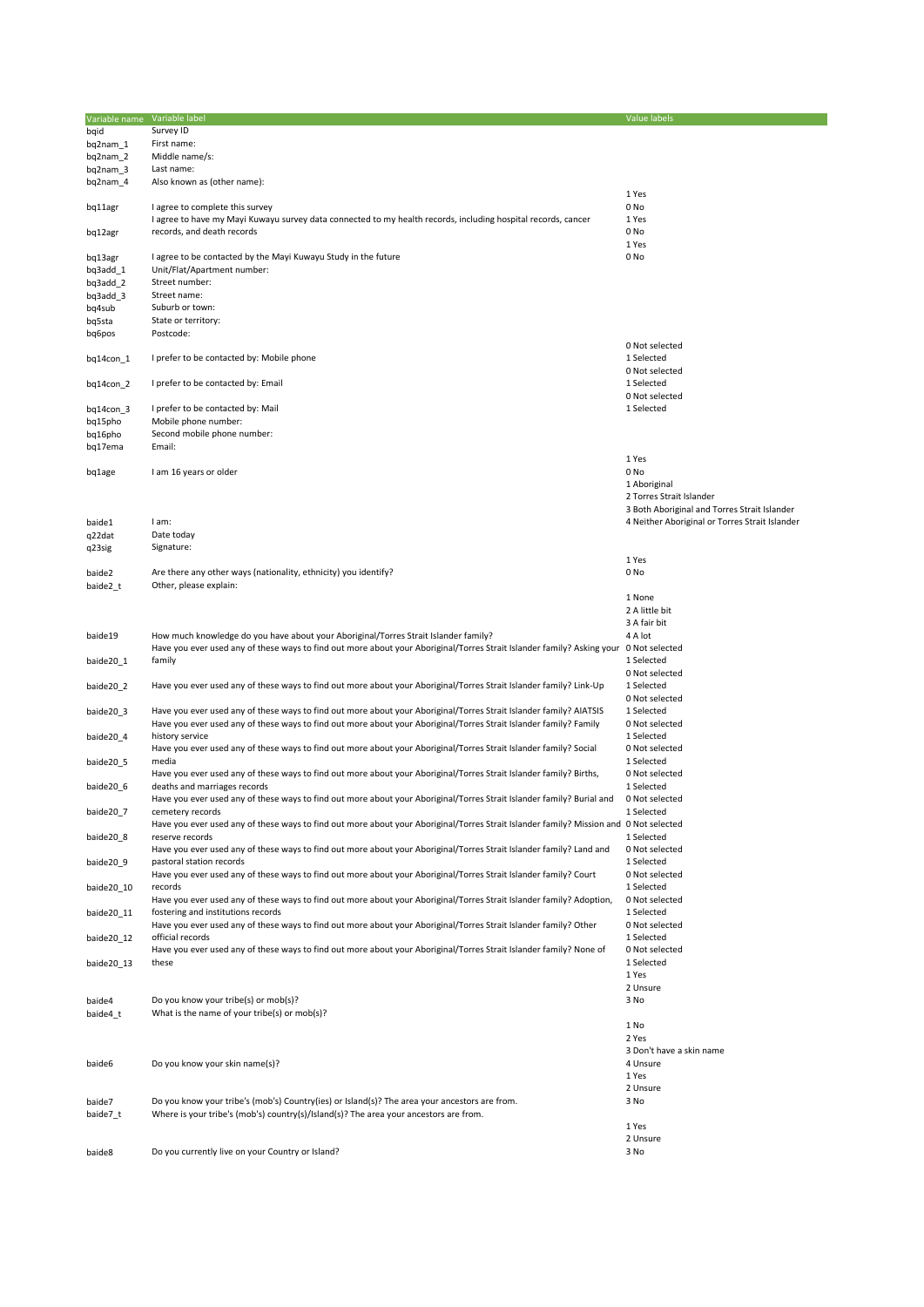| baide9                  | How much of your life have you lived on your tribe's (mob's) Country or Island?                                 |
|-------------------------|-----------------------------------------------------------------------------------------------------------------|
| baide10                 | How often do you visit your tribe's (mob's) country/Island?                                                     |
| baide11_1               | Whose country(s)/Island(s) are you connected to? Mother's                                                       |
| baide11_2               | Whose country(s)/Island(s) are you connected to? Father's                                                       |
| baide11_3               | Whose country(s)/Island(s) are you connected to? Other country                                                  |
| baide11                 | Whose country(s)/Island(s) are you connected to?                                                                |
| baide12_1               | Do you have cultural responsibilities for country(s)/Island(s)? Yes, Mother's side                              |
| baide12_2               | Do you have cultural responsibilities for country(s)/Island(s)? Yes, Father's side                              |
| baide12_3               | Do you have cultural responsibilities for country(s)/Island(s)? Yes, for other Country                          |
| baide12                 | Do you have cultural responsibilities for country(s)/Island(s)?                                                 |
| baide16                 | Do you feel that you have any cultural responsibilities?                                                        |
| baide14                 | Is where you live now a former or current a town camp, reserve, mission or outstation?                          |
| baide15                 | Do you know your totem(s) or dreaming?                                                                          |
| baide17                 | Do you feel torn between your culture and non-Indigenous culture?                                               |
| baide21                 | People in the wider non-Indigenous community see you as Aboriginal/Torres Strait Islander.                      |
| baide22                 | People in the wider Aboriginal/Torres Strait Islander community see you as Aboriginal/Torres Strait Islander.   |
| baide18 1               | Are there places where you don't identify as Aboriginal/Torres Strait Islander? Hospital                        |
| baide18_2               | Are there places where you don't identify as Aboriginal/Torres Strait Islander? My regular health provider      |
| baide18_3               | Are there places where you don't identify as Aboriginal/Torres Strait Islander? Medicare                        |
| baide18 4               | Are there places where you don't identify as Aboriginal/Torres Strait Islander? School or Uni                   |
| baide18_5               | Are there places where you don't identify as Aboriginal/Torres Strait Islander? Work                            |
| baide18_6               | Are there places where you don't identify as Aboriginal/Torres Strait Islander? Centrelink                      |
| baide18_7               | Are there places where you don't identify as Aboriginal/Torres Strait Islander? Census                          |
| baide18_8               | Are there places where you don't identify as Aboriginal/Torres Strait Islander? With friends                    |
| baide18 9               | Are there places where you don't identify as Aboriginal/Torres Strait Islander? In my community                 |
| baide18_10              | Are there places where you don't identify as Aboriginal/Torres Strait Islander? Housing or real estate          |
| baide18_11<br>baide18_t | Are there places where you don't identify as Aboriginal/Torres Strait Islander? Other<br>Other, please explain: |
| baide18                 | Are there places where you don't identify as Aboriginal/Torres Strait Islander? No                              |

1 None 2 A little bit 3 A fair bit 4 A lot 5 All of my life 6 Unsure 1 None 2 A little bit 3 A fair bit  $4 A lot$ 5 Unsure 0 Not selected 1 Selected 0 Not selected 1 Selected 0 Not selected 1 Selected 1 None 2 Unsure 0 Not selected 1 Selected 0 Not selected 1 Selected 0 Not selected 1 Selected 1 None 2 Unsure 1 Not at all 2 A little bit 3 A fair bit 4 A lot 5 Unsure 1 Town camp 2 Reserve 3 Mission 4 Outstation 5 None of these 6 Unsure 1 Yes 2 Unsure 3 No 4 Don't have one 1 Not at all 2 A little bit 3 A fair bit 4 A lot 5 Unsure 1 No 2 Sometimes 3 Yes 4 Unsure 1 No 2 Sometimes 3 Yes 4 Unsure 0 Not selected 1 Selected 0 Not selected 1 Selected 0 Not selected 1 Selected 0 Not selected 1 Selected 0 Not selected 1 Selected 0 Not selected 1 Selected 0 Not selected 1 Selected 0 Not selected 1 Selected 0 Not selected 1 Selected 0 Not selected 1 Selected 0 Not selected 1 Selected 0 Not selected 1 Selected 1 Aboriginal language 2 Torres Strait Islander language 3 Creole/Kriol 4 English

5 Other

balan19 What is your first language?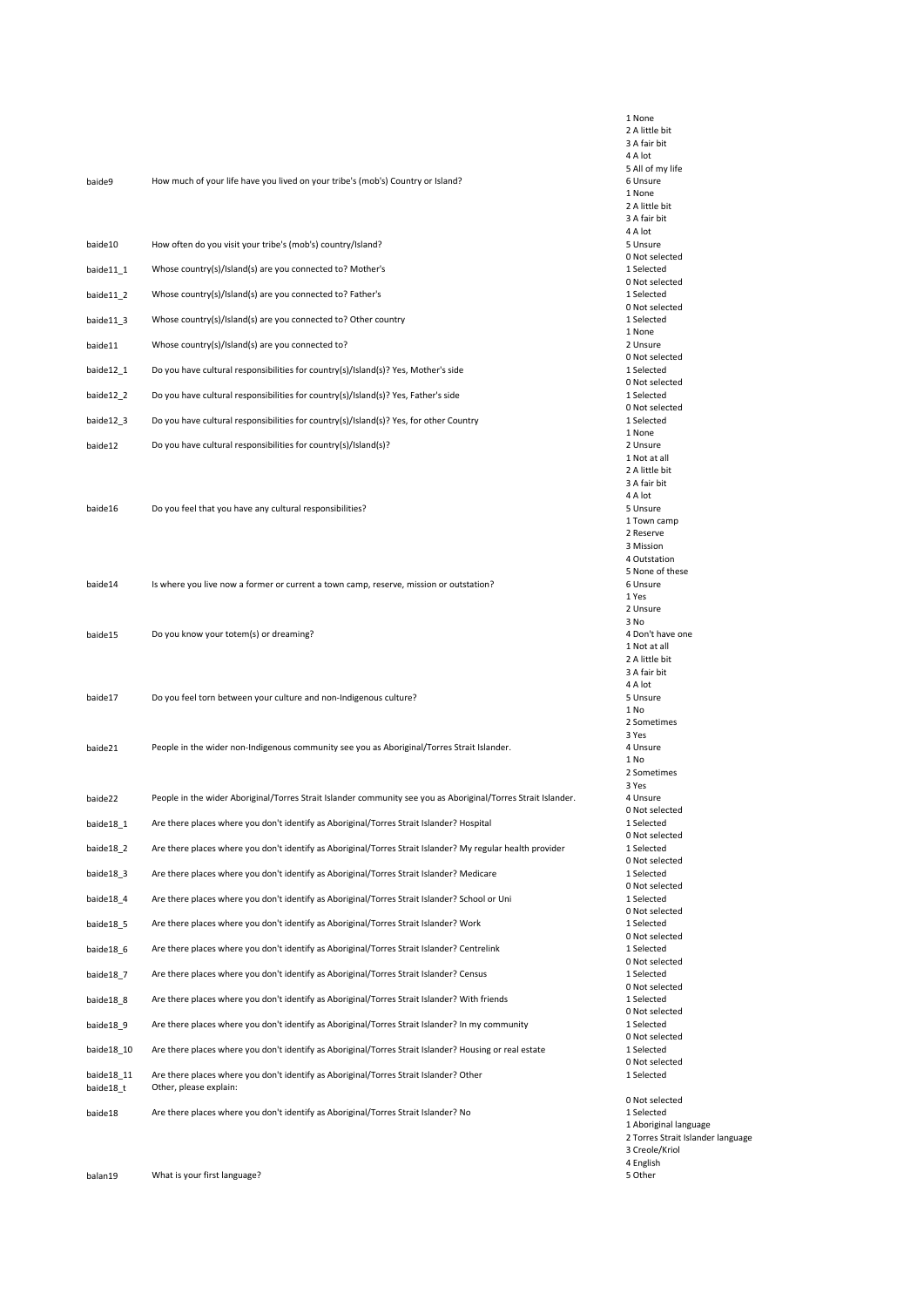|                                                                   |                                                                                                                                                                                                                                                                                                                                                                                                                                                                                                                                     | 1 No                                                   |
|-------------------------------------------------------------------|-------------------------------------------------------------------------------------------------------------------------------------------------------------------------------------------------------------------------------------------------------------------------------------------------------------------------------------------------------------------------------------------------------------------------------------------------------------------------------------------------------------------------------------|--------------------------------------------------------|
|                                                                   |                                                                                                                                                                                                                                                                                                                                                                                                                                                                                                                                     | 2 Yes, a little bit                                    |
| balan20                                                           | Do you speak any Aboriginal/Torres Strait Islander/Creole/Kriol words or languages?                                                                                                                                                                                                                                                                                                                                                                                                                                                 | 3 Yes, a fair bit<br>4 Yes, a lot                      |
| balan20 1                                                         | If you speak any Aboriginal/Torres Strait Islander/Creole/Kriol langauge, is it Your mother's langauge                                                                                                                                                                                                                                                                                                                                                                                                                              | 0 Not selected<br>1 Selected                           |
| balan20 2                                                         | If you speak any Aboriginal/Torres Strait Islander/Creole/Kriol langauge, is it Your father's langauge                                                                                                                                                                                                                                                                                                                                                                                                                              | 0 Not selected<br>1 Selected                           |
|                                                                   |                                                                                                                                                                                                                                                                                                                                                                                                                                                                                                                                     | 0 Not selected                                         |
| balan20 3                                                         | If you speak any Aboriginal/Torres Strait Islander/Creole/Kriol langauge, is it Another Aboriginal language                                                                                                                                                                                                                                                                                                                                                                                                                         | 1 Selected<br>0 Not selected                           |
| balan20 4<br>balan21 t1<br>balan21 t2<br>balan21 t3<br>balan21_t4 | If you speak any Aboriginal/Torres Strait Islander/Creole/Kriol langauge, is it Another Torres Strait Islander language<br>What Aboriginal/Torres Strait Islander/Creole/Kriol languages or parts of language do you know?<br>What Aboriginal/Torres Strait Islander/Creole/Kriol languages or parts of language do you know?<br>What Aboriginal/Torres Strait Islander/Creole/Kriol languages or parts of language do you know?<br>What Aboriginal/Torres Strait Islander/Creole/Kriol languages or parts of language do you know? | 1 Selected                                             |
|                                                                   |                                                                                                                                                                                                                                                                                                                                                                                                                                                                                                                                     | 0 Not selected                                         |
| balan25 1                                                         | My main Aboriginal/Torres Strait Islander/Creole/Kriol language is not spoken by anyone<br>My main Aboriginal/Torres Strait Islander/Creole/Kriol language has people using historical texts or other records and 0 Not selected                                                                                                                                                                                                                                                                                                    | 1 Selected<br>1 Selected                               |
| balan25 2                                                         | putting language back together                                                                                                                                                                                                                                                                                                                                                                                                                                                                                                      | 0 Not selected                                         |
| balan25 3                                                         | My main Aboriginal/Torres Strait Islander/Creole/Kriol language has a few speakers (mainly Elders or senior people)                                                                                                                                                                                                                                                                                                                                                                                                                 | 1 Selected<br>0 Not selected                           |
| balan25_4                                                         | My main Aboriginal/Torres Strait Islander/Creole/Kriol language has speakers including children                                                                                                                                                                                                                                                                                                                                                                                                                                     | 1 Selected<br>0 Not selected                           |
| balan25 5                                                         | My main Aboriginal/Torres Strait Islander/Creole/Kriol language Unsure                                                                                                                                                                                                                                                                                                                                                                                                                                                              | 1 Selected<br>1 All my family<br>2 No one in my family |
| balan22                                                           | Who else in your family speaks (spoke) Aboriginal/Torres Strait Islander/Creole/Kriol languages?                                                                                                                                                                                                                                                                                                                                                                                                                                    | 3 Unsure                                               |
| balan22 1                                                         | Who else in your family speaks (spoke) Aboriginal/Torres Strait Islander/Creole/Kriol languages? My partner or spouse                                                                                                                                                                                                                                                                                                                                                                                                               | 0 Not selected<br>1 Selected                           |
| balan22 2                                                         | Who else in your family speaks (spoke) Aboriginal/Torres Strait Islander/Creole/Kriol languages? My child(ren)                                                                                                                                                                                                                                                                                                                                                                                                                      | 0 Not selected<br>1 Selected                           |
| balan22 3                                                         | Who else in your family speaks (spoke) Aboriginal/Torres Strait Islander/Creole/Kriol languages? My Grandchild(ren)                                                                                                                                                                                                                                                                                                                                                                                                                 | 0 Not selected<br>1 Selected                           |
| balan22 4                                                         | Who else in your family speaks (spoke) Aboriginal/Torres Strait Islander/Creole/Kriol languages? My Parent(s)                                                                                                                                                                                                                                                                                                                                                                                                                       | 0 Not selected<br>1 Selected                           |
| balan22 <sub>5</sub>                                              | Who else in your family speaks (spoke) Aboriginal/Torres Strait Islander/Creole/Kriol languages? My Grandparent(s)                                                                                                                                                                                                                                                                                                                                                                                                                  | 0 Not selected<br>1 Selected                           |
| balan22_6                                                         | Who else in your family speaks (spoke) Aboriginal/Torres Strait Islander/Creole/Kriol languages? My Sibling(s)                                                                                                                                                                                                                                                                                                                                                                                                                      | 0 Not selected<br>1 Selected<br>0 Not selected         |
| balan22 7                                                         | Who else in your family speaks (spoke) Aboriginal/Torres Strait Islander/Creole/Kriol languages? My Cousin(s)                                                                                                                                                                                                                                                                                                                                                                                                                       | 1 Selected                                             |
| balan22 8                                                         | Who else in your family speaks (spoke) Aboriginal/Torres Strait Islander/Creole/Kriol languages? My Aunty(ies)/Uncle(s) 1 Selected                                                                                                                                                                                                                                                                                                                                                                                                  | 0 Not selected                                         |
| balan22 9                                                         | Who else in your family speaks (spoke) Aboriginal/Torres Strait Islander/Creole/Kriol languages? Other family                                                                                                                                                                                                                                                                                                                                                                                                                       | 0 Not selected<br>1 Selected                           |
|                                                                   |                                                                                                                                                                                                                                                                                                                                                                                                                                                                                                                                     | 1 Want to but can't<br>2 Not at all                    |
|                                                                   |                                                                                                                                                                                                                                                                                                                                                                                                                                                                                                                                     | 3 A little bit<br>4 A fair bit                         |
|                                                                   |                                                                                                                                                                                                                                                                                                                                                                                                                                                                                                                                     | 5 A lot                                                |
| balan23 7                                                         | I feel strong when I use language                                                                                                                                                                                                                                                                                                                                                                                                                                                                                                   | 6 Unsure<br>1 Want to but can't                        |
|                                                                   |                                                                                                                                                                                                                                                                                                                                                                                                                                                                                                                                     | 2 Not at all<br>3 A little bit                         |
|                                                                   |                                                                                                                                                                                                                                                                                                                                                                                                                                                                                                                                     | 4 A fair bit                                           |
| balan23 3                                                         | I feel good when I use language                                                                                                                                                                                                                                                                                                                                                                                                                                                                                                     | 5 A lot<br>6 Unsure                                    |
|                                                                   |                                                                                                                                                                                                                                                                                                                                                                                                                                                                                                                                     | 1 Want to but can't                                    |
|                                                                   |                                                                                                                                                                                                                                                                                                                                                                                                                                                                                                                                     | 2 Not at all<br>3 A little bit                         |
|                                                                   |                                                                                                                                                                                                                                                                                                                                                                                                                                                                                                                                     | 4 A fair bit<br>5 A lot                                |
| balan23_4                                                         | I am learning language                                                                                                                                                                                                                                                                                                                                                                                                                                                                                                              | 6 Unsure                                               |
|                                                                   |                                                                                                                                                                                                                                                                                                                                                                                                                                                                                                                                     | 1 Want to but can't<br>2 Not at all                    |
|                                                                   |                                                                                                                                                                                                                                                                                                                                                                                                                                                                                                                                     | 3 A little bit                                         |
|                                                                   |                                                                                                                                                                                                                                                                                                                                                                                                                                                                                                                                     | 4 A fair bit<br>5 A lot                                |
| balan23 5                                                         | My family is interested in keeping language strong                                                                                                                                                                                                                                                                                                                                                                                                                                                                                  | 6 Unsure<br>1 Want to but can't                        |
|                                                                   |                                                                                                                                                                                                                                                                                                                                                                                                                                                                                                                                     | 2 Not at all                                           |
|                                                                   |                                                                                                                                                                                                                                                                                                                                                                                                                                                                                                                                     | 3 A little bit<br>4 A fair bit                         |
| balan23_6                                                         | My mob is interested in keeping language strong                                                                                                                                                                                                                                                                                                                                                                                                                                                                                     | 5 A lot<br>6 Unsure                                    |
|                                                                   |                                                                                                                                                                                                                                                                                                                                                                                                                                                                                                                                     | 0 Not selected                                         |
| balan26_1                                                         | Do you use any of the following to learn language? Family                                                                                                                                                                                                                                                                                                                                                                                                                                                                           | 1 Selected<br>0 Not selected                           |
| balan26 2                                                         | Do you use any of the following to learn language? Language apps                                                                                                                                                                                                                                                                                                                                                                                                                                                                    | 1 Selected<br>0 Not selected                           |
| balan26_3                                                         | Do you use any of the following to learn language? YouTube                                                                                                                                                                                                                                                                                                                                                                                                                                                                          | 1 Selected<br>0 Not selected                           |
| balan26_4                                                         | Do you use any of the following to learn language? Dictionary                                                                                                                                                                                                                                                                                                                                                                                                                                                                       | 1 Selected                                             |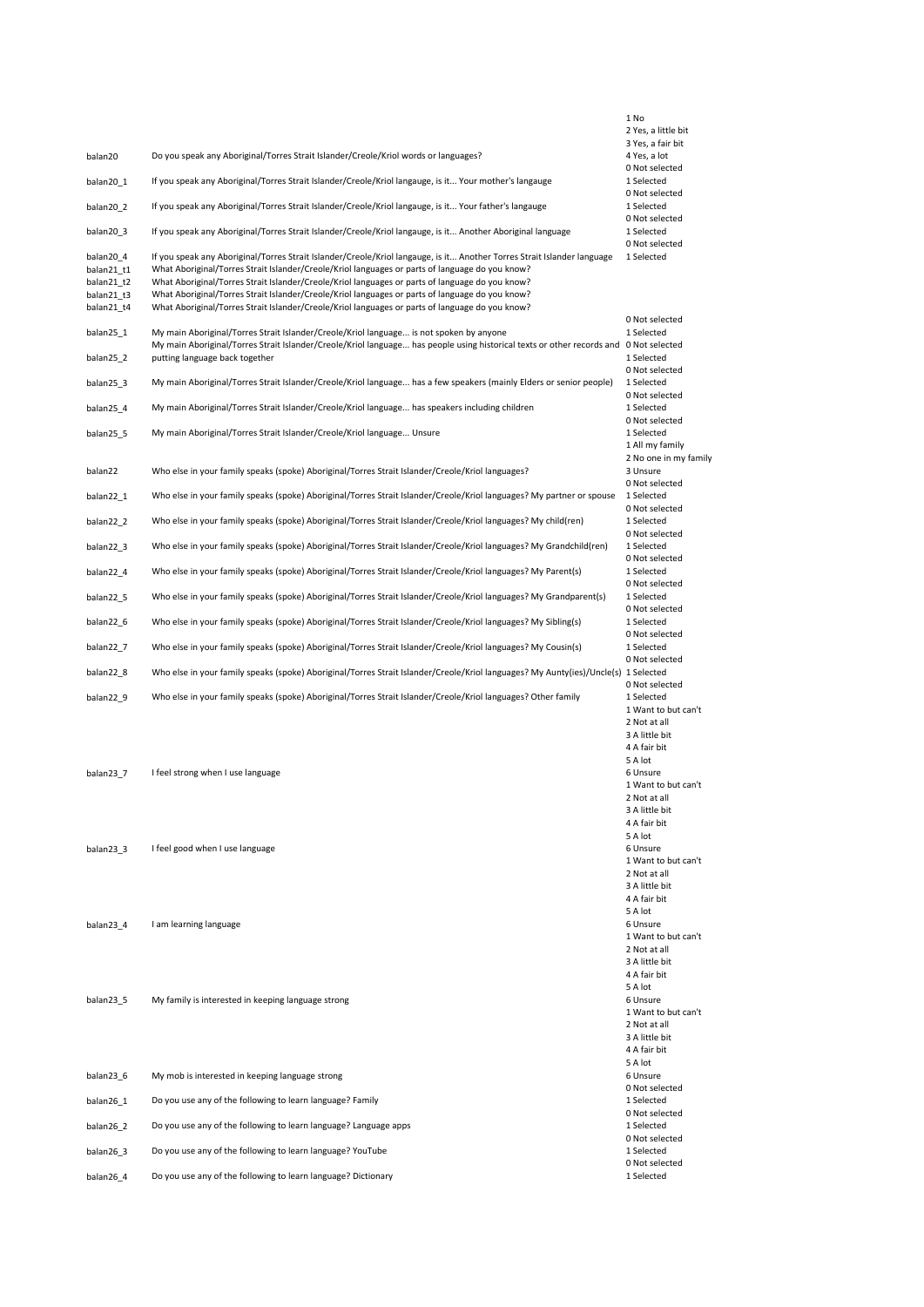|            |                                                                                                                                                                                                                                                  | 0 Not selected                      |
|------------|--------------------------------------------------------------------------------------------------------------------------------------------------------------------------------------------------------------------------------------------------|-------------------------------------|
| bepro92_9  | Do you use any of the following to learn language? Courses                                                                                                                                                                                       | 1 Selected<br>0 Not selected        |
| balan26_6  | Do you use any of the following to learn language? Social media (Facebook, TikTok, Instagram)                                                                                                                                                    | 1 Selected                          |
|            |                                                                                                                                                                                                                                                  | 0 Not selected                      |
| balan26_7  | Do you use any of the following to learn language? Podcasts                                                                                                                                                                                      | 1 Selected<br>0 Not selected        |
| balan26 8  | Do you use any of the following to learn language? Other                                                                                                                                                                                         | 1 Selected                          |
| balan26_9  | Do you use any of the following to learn language? Other, please explain:                                                                                                                                                                        |                                     |
|            |                                                                                                                                                                                                                                                  | 0 Not selected                      |
| balan26_10 | Do you use any of the following to learn language? None of these                                                                                                                                                                                 | 1 Selected                          |
|            |                                                                                                                                                                                                                                                  | 1 No<br>2 Sometimes                 |
|            |                                                                                                                                                                                                                                                  | 3 Yes                               |
| balan27    | Where you live, services are provided in Aboriginal/Torres Strait Islander language.                                                                                                                                                             | 4 Unsure                            |
|            |                                                                                                                                                                                                                                                  | 1 No                                |
|            |                                                                                                                                                                                                                                                  | 2 Sometimes<br>3 Yes                |
| balan28    | You have access to an Aboriginal/Torres Strait Islander interpreter service.                                                                                                                                                                     | 4 Unsure                            |
|            |                                                                                                                                                                                                                                                  | 1 Want to but can't                 |
|            |                                                                                                                                                                                                                                                  | 2 Not at all                        |
|            |                                                                                                                                                                                                                                                  | 3 A little bit                      |
| bacul25_1  | How much time do you spend with someone who has cultural knowledge (Elder or knowledge holder)?                                                                                                                                                  | 4 A fair bit<br>5 A lot             |
|            |                                                                                                                                                                                                                                                  | 1 Want to but can't                 |
|            |                                                                                                                                                                                                                                                  | 2 Not at all                        |
|            |                                                                                                                                                                                                                                                  | 3 A little bit                      |
|            |                                                                                                                                                                                                                                                  | 4 A fair bit                        |
| bacul25_2  | How much time do you spend learning and using knowledge from Aboriginal/Torres Strait Islander Law (or Lore)?                                                                                                                                    | 5 A lot<br>1 Want to but can't      |
|            |                                                                                                                                                                                                                                                  | 2 Not at all                        |
|            |                                                                                                                                                                                                                                                  | 3 A little bit                      |
|            |                                                                                                                                                                                                                                                  | 4 A fair bit                        |
| bacul25 3  | How much time do you spend on Country?                                                                                                                                                                                                           | 5 A lot                             |
|            |                                                                                                                                                                                                                                                  | 1 Want to but can't<br>2 Not at all |
|            |                                                                                                                                                                                                                                                  | 3 A little bit                      |
|            |                                                                                                                                                                                                                                                  | 4 A fair bit                        |
| bacul25_4  | How much time do you spend getting or eating bush tucker (includes traditional foods and fishing)?                                                                                                                                               | 5 A lot                             |
|            |                                                                                                                                                                                                                                                  | 1 Want to but can't                 |
|            |                                                                                                                                                                                                                                                  | 2 Not at all<br>3 A little bit      |
|            |                                                                                                                                                                                                                                                  | 4 A fair bit                        |
| bacul25_5  | How much time do you spend learning culture, kinship and respect?                                                                                                                                                                                | 5 A lot                             |
|            |                                                                                                                                                                                                                                                  | 1 Want to but can't                 |
|            |                                                                                                                                                                                                                                                  | 2 Not at all                        |
|            |                                                                                                                                                                                                                                                  | 3 A little bit<br>4 A fair bit      |
| bacul25_6  | How much time do you spend making art, music, painting, singing or dancing?                                                                                                                                                                      | 5 A lot                             |
|            |                                                                                                                                                                                                                                                  | 1 Want to but can't                 |
|            |                                                                                                                                                                                                                                                  | 2 Not at all                        |
|            |                                                                                                                                                                                                                                                  | 3 A little bit<br>4 A fair bit      |
| bacul25 7  | How much time do you spend passing on cultural knowledge?                                                                                                                                                                                        | 5 A lot                             |
|            |                                                                                                                                                                                                                                                  | 1 Want to but can't                 |
|            |                                                                                                                                                                                                                                                  | 2 Not at all                        |
|            |                                                                                                                                                                                                                                                  | 3 A little bit<br>4 A fair bit      |
| bacul25_11 | How much time do you spend recording cultural knowledge?                                                                                                                                                                                         | 5 A lot                             |
|            |                                                                                                                                                                                                                                                  | 1 Want to but can't                 |
|            |                                                                                                                                                                                                                                                  | 2 Not at all                        |
|            |                                                                                                                                                                                                                                                  | 3 A little bit                      |
| bacul25 8  | How much time do you spend participating in social events related to Aboriginal/Torres Strait Islander people (such as 4 A fair bit<br>NAIDOC week, Sorry Day, cultural festivals, corroboree, marches, tombstones/funerals or shaving parties)? | 5 A lot                             |
|            |                                                                                                                                                                                                                                                  | 1 Want to but can't                 |
|            |                                                                                                                                                                                                                                                  | 2 Not at all                        |
|            |                                                                                                                                                                                                                                                  | 3 A little bit                      |
|            | How much time do you spend contributing to your community (such as participating in community meetings,                                                                                                                                          | 4 A fair bit                        |
| bacul25_9  | organising events, volunteering, healing, being on committees or boards)?                                                                                                                                                                        | 5 A lot<br>1 Want to but can't      |
|            |                                                                                                                                                                                                                                                  | 2 Not at all                        |
|            |                                                                                                                                                                                                                                                  | 3 A little bit                      |
|            | How much time do you spend participating in Aboriginal/Torres Strait Islander healing methods (such as traditional                                                                                                                               | 4 A fair bit                        |
| bacul25_10 | healers, Ngaankari, bush medicine)?                                                                                                                                                                                                              | 5 A lot                             |
|            |                                                                                                                                                                                                                                                  | 1 Yes<br>2 No                       |
| bepro92_3  | Are you a member of Traditional Owner Group?                                                                                                                                                                                                     | 3 Want to but can't                 |
|            |                                                                                                                                                                                                                                                  | 1 Yes                               |
|            |                                                                                                                                                                                                                                                  | 2 No                                |
| bepro92_4  | Are you a member of Ranger Program?                                                                                                                                                                                                              | 3 Want to but can't                 |
|            |                                                                                                                                                                                                                                                  | 1 Yes<br>2 No                       |
| bepro92_5  | Are you a member of Indigenous Protected Areas?                                                                                                                                                                                                  | 3 Want to but can't                 |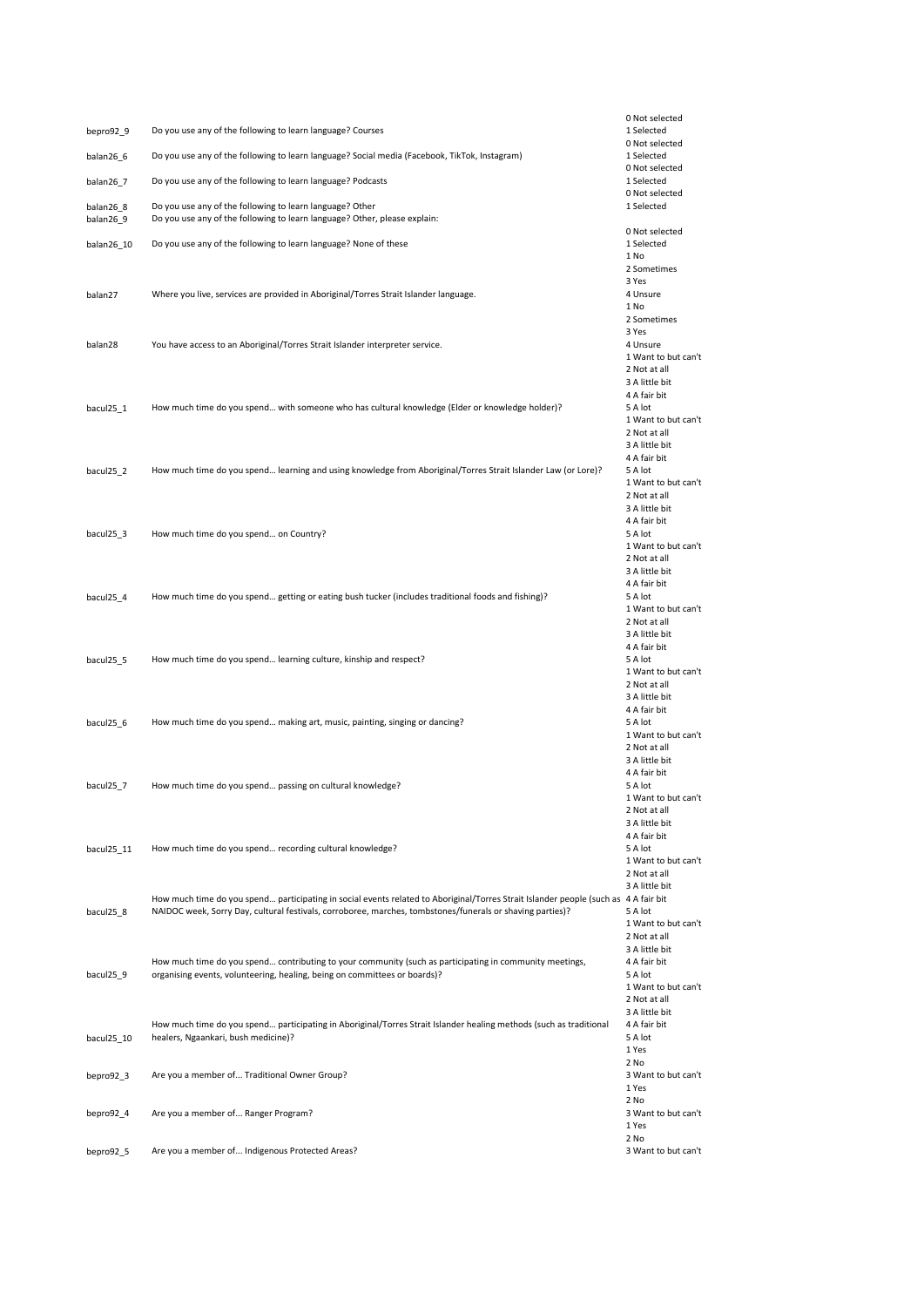| Are you a member of Native Title Group?<br>3 Want to but can't<br>bepro92_6<br>0 Not selected<br>bacul27_1<br>Do you use any of these media services? Indigenous radio<br>1 Selected<br>0 Not selected<br>bacul27_2<br>Do you use any of these media services? NITV<br>1 Selected<br>0 Not selected<br>bacul27_3<br>Do you use any of these media services? Koori Mail<br>1 Selected<br>0 Not selected<br>bacul27_4<br>Do you use any of these media services? National Indigenous Times<br>1 Selected<br>0 Not selected<br>bacul27_5<br>Do you use any of these media services? IndigenousX<br>1 Selected<br>0 Not selected<br>bacul27_6<br>Do you use any of these media services? Cape & Torres News<br>1 Selected<br>0 Not selected<br>bacul27<br>Do you use any of these media services? No<br>1 Selected<br>1 No<br>2 A little bit<br>3 A fair bit<br>4 A lot<br>Have you ever felt disconnected from Aboriginal/Torres Strait Islander culture?<br>5 Unsure<br>bacul26<br>What is Aboriginal/Torres Strait Islander culture for you?<br>baide3_t<br>1 No<br>2 A little bit<br>3 A fair bit<br>4 A lot<br>Where I live now, in the Aboriginal/Torres Strait Islander community there are people with cultural knowledge<br>bacom27_1<br>(cultural bosses or Elders) I can go to or yarn with.<br>5 Unsure<br>1 No<br>2 A little bit<br>3 A fair bit<br>4 A lot<br>Where I live now, in the Aboriginal/Torres Strait Islander community there are places for us to come together as a<br>community.<br>5 Unsure<br>bacom27_2<br>1 No<br>2 A little bit<br>3 A fair bit<br>4 A lot<br>Where I live now, in the Aboriginal/Torres Strait Islander community there are leaders.<br>5 Unsure<br>bacom27_3<br>1 No<br>2 A little bit<br>3 A fair bit<br>4 A lot<br>Where I live now, in the Aboriginal/Torres Strait Islander community we cope with problems.<br>5 Unsure<br>bacom27_4<br>1 No<br>2 A little bit<br>3 A fair bit<br>4 A lot<br>Where I live now, in the Aboriginal/Torres Strait Islander community we work together.<br>5 Unsure<br>bacom27_5<br>1 No<br>2 A little bit<br>3 A fair bit<br>Where I live now, in the Aboriginal/Torres Strait Islander community local Aboriginal/Torres Strait Islander people<br>4 A lot<br>make community decisions.<br>5 Unsure<br>bacom27_6<br>1 No<br>2 A little bit<br>3 A fair bit<br>Where I live now, in the Aboriginal/Torres Strait Islander community we respect the decisions made by our local<br>4 A lot<br>community leaders.<br>bacom27_7<br>5 Unsure<br>1 No<br>2 A little bit<br>3 A fair bit<br>Where I live now, in the Aboriginal/Torres Strait Islander community the decisions we make are respected by<br>4 A lot<br>bacom27_8<br>government.<br>5 Unsure<br>1 No<br>2 A little bit<br>3 A fair bit<br>4 A lot<br>government have the final say in decisions about the community.<br>5 Unsure<br>bacom27_9<br>1 No<br>2 A little bit<br>3 A fair bit<br>4 A lot<br>Where I live now, in the Aboriginal/Torres Strait Islander community I can get involved in community discussions.<br>bacom27_10<br>5 Unsure<br>1 No<br>2 A little bit<br>3 A fair bit<br>4 A lot<br>Where I live now, in the Aboriginal/Torres Strait Islander community I trust the leaders.<br>bacom27_11<br>5 Unsure<br>1 No<br>2 A little bit<br>3 A fair bit<br>4 A lot<br>bacom27_12<br>Where I live now, in the Aboriginal/Torres Strait Islander community I feel listened to.<br>5 Unsure |  | 1 Yes |
|--------------------------------------------------------------------------------------------------------------------------------------------------------------------------------------------------------------------------------------------------------------------------------------------------------------------------------------------------------------------------------------------------------------------------------------------------------------------------------------------------------------------------------------------------------------------------------------------------------------------------------------------------------------------------------------------------------------------------------------------------------------------------------------------------------------------------------------------------------------------------------------------------------------------------------------------------------------------------------------------------------------------------------------------------------------------------------------------------------------------------------------------------------------------------------------------------------------------------------------------------------------------------------------------------------------------------------------------------------------------------------------------------------------------------------------------------------------------------------------------------------------------------------------------------------------------------------------------------------------------------------------------------------------------------------------------------------------------------------------------------------------------------------------------------------------------------------------------------------------------------------------------------------------------------------------------------------------------------------------------------------------------------------------------------------------------------------------------------------------------------------------------------------------------------------------------------------------------------------------------------------------------------------------------------------------------------------------------------------------------------------------------------------------------------------------------------------------------------------------------------------------------------------------------------------------------------------------------------------------------------------------------------------------------------------------------------------------------------------------------------------------------------------------------------------------------------------------------------------------------------------------------------------------------------------------------------------------------------------------------------------------------------------------------------------------------------------------------------------------------------------------------------------------------------------------------------------------------------------------------------------------------------------------------------------------------------------------------------------------------------------------------------------------------------------------------------|--|-------|
|                                                                                                                                                                                                                                                                                                                                                                                                                                                                                                                                                                                                                                                                                                                                                                                                                                                                                                                                                                                                                                                                                                                                                                                                                                                                                                                                                                                                                                                                                                                                                                                                                                                                                                                                                                                                                                                                                                                                                                                                                                                                                                                                                                                                                                                                                                                                                                                                                                                                                                                                                                                                                                                                                                                                                                                                                                                                                                                                                                                                                                                                                                                                                                                                                                                                                                                                                                                                                                                  |  | 2 No  |
|                                                                                                                                                                                                                                                                                                                                                                                                                                                                                                                                                                                                                                                                                                                                                                                                                                                                                                                                                                                                                                                                                                                                                                                                                                                                                                                                                                                                                                                                                                                                                                                                                                                                                                                                                                                                                                                                                                                                                                                                                                                                                                                                                                                                                                                                                                                                                                                                                                                                                                                                                                                                                                                                                                                                                                                                                                                                                                                                                                                                                                                                                                                                                                                                                                                                                                                                                                                                                                                  |  |       |
|                                                                                                                                                                                                                                                                                                                                                                                                                                                                                                                                                                                                                                                                                                                                                                                                                                                                                                                                                                                                                                                                                                                                                                                                                                                                                                                                                                                                                                                                                                                                                                                                                                                                                                                                                                                                                                                                                                                                                                                                                                                                                                                                                                                                                                                                                                                                                                                                                                                                                                                                                                                                                                                                                                                                                                                                                                                                                                                                                                                                                                                                                                                                                                                                                                                                                                                                                                                                                                                  |  |       |
|                                                                                                                                                                                                                                                                                                                                                                                                                                                                                                                                                                                                                                                                                                                                                                                                                                                                                                                                                                                                                                                                                                                                                                                                                                                                                                                                                                                                                                                                                                                                                                                                                                                                                                                                                                                                                                                                                                                                                                                                                                                                                                                                                                                                                                                                                                                                                                                                                                                                                                                                                                                                                                                                                                                                                                                                                                                                                                                                                                                                                                                                                                                                                                                                                                                                                                                                                                                                                                                  |  |       |
|                                                                                                                                                                                                                                                                                                                                                                                                                                                                                                                                                                                                                                                                                                                                                                                                                                                                                                                                                                                                                                                                                                                                                                                                                                                                                                                                                                                                                                                                                                                                                                                                                                                                                                                                                                                                                                                                                                                                                                                                                                                                                                                                                                                                                                                                                                                                                                                                                                                                                                                                                                                                                                                                                                                                                                                                                                                                                                                                                                                                                                                                                                                                                                                                                                                                                                                                                                                                                                                  |  |       |
|                                                                                                                                                                                                                                                                                                                                                                                                                                                                                                                                                                                                                                                                                                                                                                                                                                                                                                                                                                                                                                                                                                                                                                                                                                                                                                                                                                                                                                                                                                                                                                                                                                                                                                                                                                                                                                                                                                                                                                                                                                                                                                                                                                                                                                                                                                                                                                                                                                                                                                                                                                                                                                                                                                                                                                                                                                                                                                                                                                                                                                                                                                                                                                                                                                                                                                                                                                                                                                                  |  |       |
|                                                                                                                                                                                                                                                                                                                                                                                                                                                                                                                                                                                                                                                                                                                                                                                                                                                                                                                                                                                                                                                                                                                                                                                                                                                                                                                                                                                                                                                                                                                                                                                                                                                                                                                                                                                                                                                                                                                                                                                                                                                                                                                                                                                                                                                                                                                                                                                                                                                                                                                                                                                                                                                                                                                                                                                                                                                                                                                                                                                                                                                                                                                                                                                                                                                                                                                                                                                                                                                  |  |       |
|                                                                                                                                                                                                                                                                                                                                                                                                                                                                                                                                                                                                                                                                                                                                                                                                                                                                                                                                                                                                                                                                                                                                                                                                                                                                                                                                                                                                                                                                                                                                                                                                                                                                                                                                                                                                                                                                                                                                                                                                                                                                                                                                                                                                                                                                                                                                                                                                                                                                                                                                                                                                                                                                                                                                                                                                                                                                                                                                                                                                                                                                                                                                                                                                                                                                                                                                                                                                                                                  |  |       |
|                                                                                                                                                                                                                                                                                                                                                                                                                                                                                                                                                                                                                                                                                                                                                                                                                                                                                                                                                                                                                                                                                                                                                                                                                                                                                                                                                                                                                                                                                                                                                                                                                                                                                                                                                                                                                                                                                                                                                                                                                                                                                                                                                                                                                                                                                                                                                                                                                                                                                                                                                                                                                                                                                                                                                                                                                                                                                                                                                                                                                                                                                                                                                                                                                                                                                                                                                                                                                                                  |  |       |
|                                                                                                                                                                                                                                                                                                                                                                                                                                                                                                                                                                                                                                                                                                                                                                                                                                                                                                                                                                                                                                                                                                                                                                                                                                                                                                                                                                                                                                                                                                                                                                                                                                                                                                                                                                                                                                                                                                                                                                                                                                                                                                                                                                                                                                                                                                                                                                                                                                                                                                                                                                                                                                                                                                                                                                                                                                                                                                                                                                                                                                                                                                                                                                                                                                                                                                                                                                                                                                                  |  |       |
|                                                                                                                                                                                                                                                                                                                                                                                                                                                                                                                                                                                                                                                                                                                                                                                                                                                                                                                                                                                                                                                                                                                                                                                                                                                                                                                                                                                                                                                                                                                                                                                                                                                                                                                                                                                                                                                                                                                                                                                                                                                                                                                                                                                                                                                                                                                                                                                                                                                                                                                                                                                                                                                                                                                                                                                                                                                                                                                                                                                                                                                                                                                                                                                                                                                                                                                                                                                                                                                  |  |       |
|                                                                                                                                                                                                                                                                                                                                                                                                                                                                                                                                                                                                                                                                                                                                                                                                                                                                                                                                                                                                                                                                                                                                                                                                                                                                                                                                                                                                                                                                                                                                                                                                                                                                                                                                                                                                                                                                                                                                                                                                                                                                                                                                                                                                                                                                                                                                                                                                                                                                                                                                                                                                                                                                                                                                                                                                                                                                                                                                                                                                                                                                                                                                                                                                                                                                                                                                                                                                                                                  |  |       |
|                                                                                                                                                                                                                                                                                                                                                                                                                                                                                                                                                                                                                                                                                                                                                                                                                                                                                                                                                                                                                                                                                                                                                                                                                                                                                                                                                                                                                                                                                                                                                                                                                                                                                                                                                                                                                                                                                                                                                                                                                                                                                                                                                                                                                                                                                                                                                                                                                                                                                                                                                                                                                                                                                                                                                                                                                                                                                                                                                                                                                                                                                                                                                                                                                                                                                                                                                                                                                                                  |  |       |
|                                                                                                                                                                                                                                                                                                                                                                                                                                                                                                                                                                                                                                                                                                                                                                                                                                                                                                                                                                                                                                                                                                                                                                                                                                                                                                                                                                                                                                                                                                                                                                                                                                                                                                                                                                                                                                                                                                                                                                                                                                                                                                                                                                                                                                                                                                                                                                                                                                                                                                                                                                                                                                                                                                                                                                                                                                                                                                                                                                                                                                                                                                                                                                                                                                                                                                                                                                                                                                                  |  |       |
|                                                                                                                                                                                                                                                                                                                                                                                                                                                                                                                                                                                                                                                                                                                                                                                                                                                                                                                                                                                                                                                                                                                                                                                                                                                                                                                                                                                                                                                                                                                                                                                                                                                                                                                                                                                                                                                                                                                                                                                                                                                                                                                                                                                                                                                                                                                                                                                                                                                                                                                                                                                                                                                                                                                                                                                                                                                                                                                                                                                                                                                                                                                                                                                                                                                                                                                                                                                                                                                  |  |       |
|                                                                                                                                                                                                                                                                                                                                                                                                                                                                                                                                                                                                                                                                                                                                                                                                                                                                                                                                                                                                                                                                                                                                                                                                                                                                                                                                                                                                                                                                                                                                                                                                                                                                                                                                                                                                                                                                                                                                                                                                                                                                                                                                                                                                                                                                                                                                                                                                                                                                                                                                                                                                                                                                                                                                                                                                                                                                                                                                                                                                                                                                                                                                                                                                                                                                                                                                                                                                                                                  |  |       |
|                                                                                                                                                                                                                                                                                                                                                                                                                                                                                                                                                                                                                                                                                                                                                                                                                                                                                                                                                                                                                                                                                                                                                                                                                                                                                                                                                                                                                                                                                                                                                                                                                                                                                                                                                                                                                                                                                                                                                                                                                                                                                                                                                                                                                                                                                                                                                                                                                                                                                                                                                                                                                                                                                                                                                                                                                                                                                                                                                                                                                                                                                                                                                                                                                                                                                                                                                                                                                                                  |  |       |
|                                                                                                                                                                                                                                                                                                                                                                                                                                                                                                                                                                                                                                                                                                                                                                                                                                                                                                                                                                                                                                                                                                                                                                                                                                                                                                                                                                                                                                                                                                                                                                                                                                                                                                                                                                                                                                                                                                                                                                                                                                                                                                                                                                                                                                                                                                                                                                                                                                                                                                                                                                                                                                                                                                                                                                                                                                                                                                                                                                                                                                                                                                                                                                                                                                                                                                                                                                                                                                                  |  |       |
|                                                                                                                                                                                                                                                                                                                                                                                                                                                                                                                                                                                                                                                                                                                                                                                                                                                                                                                                                                                                                                                                                                                                                                                                                                                                                                                                                                                                                                                                                                                                                                                                                                                                                                                                                                                                                                                                                                                                                                                                                                                                                                                                                                                                                                                                                                                                                                                                                                                                                                                                                                                                                                                                                                                                                                                                                                                                                                                                                                                                                                                                                                                                                                                                                                                                                                                                                                                                                                                  |  |       |
|                                                                                                                                                                                                                                                                                                                                                                                                                                                                                                                                                                                                                                                                                                                                                                                                                                                                                                                                                                                                                                                                                                                                                                                                                                                                                                                                                                                                                                                                                                                                                                                                                                                                                                                                                                                                                                                                                                                                                                                                                                                                                                                                                                                                                                                                                                                                                                                                                                                                                                                                                                                                                                                                                                                                                                                                                                                                                                                                                                                                                                                                                                                                                                                                                                                                                                                                                                                                                                                  |  |       |
|                                                                                                                                                                                                                                                                                                                                                                                                                                                                                                                                                                                                                                                                                                                                                                                                                                                                                                                                                                                                                                                                                                                                                                                                                                                                                                                                                                                                                                                                                                                                                                                                                                                                                                                                                                                                                                                                                                                                                                                                                                                                                                                                                                                                                                                                                                                                                                                                                                                                                                                                                                                                                                                                                                                                                                                                                                                                                                                                                                                                                                                                                                                                                                                                                                                                                                                                                                                                                                                  |  |       |
|                                                                                                                                                                                                                                                                                                                                                                                                                                                                                                                                                                                                                                                                                                                                                                                                                                                                                                                                                                                                                                                                                                                                                                                                                                                                                                                                                                                                                                                                                                                                                                                                                                                                                                                                                                                                                                                                                                                                                                                                                                                                                                                                                                                                                                                                                                                                                                                                                                                                                                                                                                                                                                                                                                                                                                                                                                                                                                                                                                                                                                                                                                                                                                                                                                                                                                                                                                                                                                                  |  |       |
|                                                                                                                                                                                                                                                                                                                                                                                                                                                                                                                                                                                                                                                                                                                                                                                                                                                                                                                                                                                                                                                                                                                                                                                                                                                                                                                                                                                                                                                                                                                                                                                                                                                                                                                                                                                                                                                                                                                                                                                                                                                                                                                                                                                                                                                                                                                                                                                                                                                                                                                                                                                                                                                                                                                                                                                                                                                                                                                                                                                                                                                                                                                                                                                                                                                                                                                                                                                                                                                  |  |       |
|                                                                                                                                                                                                                                                                                                                                                                                                                                                                                                                                                                                                                                                                                                                                                                                                                                                                                                                                                                                                                                                                                                                                                                                                                                                                                                                                                                                                                                                                                                                                                                                                                                                                                                                                                                                                                                                                                                                                                                                                                                                                                                                                                                                                                                                                                                                                                                                                                                                                                                                                                                                                                                                                                                                                                                                                                                                                                                                                                                                                                                                                                                                                                                                                                                                                                                                                                                                                                                                  |  |       |
|                                                                                                                                                                                                                                                                                                                                                                                                                                                                                                                                                                                                                                                                                                                                                                                                                                                                                                                                                                                                                                                                                                                                                                                                                                                                                                                                                                                                                                                                                                                                                                                                                                                                                                                                                                                                                                                                                                                                                                                                                                                                                                                                                                                                                                                                                                                                                                                                                                                                                                                                                                                                                                                                                                                                                                                                                                                                                                                                                                                                                                                                                                                                                                                                                                                                                                                                                                                                                                                  |  |       |
|                                                                                                                                                                                                                                                                                                                                                                                                                                                                                                                                                                                                                                                                                                                                                                                                                                                                                                                                                                                                                                                                                                                                                                                                                                                                                                                                                                                                                                                                                                                                                                                                                                                                                                                                                                                                                                                                                                                                                                                                                                                                                                                                                                                                                                                                                                                                                                                                                                                                                                                                                                                                                                                                                                                                                                                                                                                                                                                                                                                                                                                                                                                                                                                                                                                                                                                                                                                                                                                  |  |       |
|                                                                                                                                                                                                                                                                                                                                                                                                                                                                                                                                                                                                                                                                                                                                                                                                                                                                                                                                                                                                                                                                                                                                                                                                                                                                                                                                                                                                                                                                                                                                                                                                                                                                                                                                                                                                                                                                                                                                                                                                                                                                                                                                                                                                                                                                                                                                                                                                                                                                                                                                                                                                                                                                                                                                                                                                                                                                                                                                                                                                                                                                                                                                                                                                                                                                                                                                                                                                                                                  |  |       |
|                                                                                                                                                                                                                                                                                                                                                                                                                                                                                                                                                                                                                                                                                                                                                                                                                                                                                                                                                                                                                                                                                                                                                                                                                                                                                                                                                                                                                                                                                                                                                                                                                                                                                                                                                                                                                                                                                                                                                                                                                                                                                                                                                                                                                                                                                                                                                                                                                                                                                                                                                                                                                                                                                                                                                                                                                                                                                                                                                                                                                                                                                                                                                                                                                                                                                                                                                                                                                                                  |  |       |
|                                                                                                                                                                                                                                                                                                                                                                                                                                                                                                                                                                                                                                                                                                                                                                                                                                                                                                                                                                                                                                                                                                                                                                                                                                                                                                                                                                                                                                                                                                                                                                                                                                                                                                                                                                                                                                                                                                                                                                                                                                                                                                                                                                                                                                                                                                                                                                                                                                                                                                                                                                                                                                                                                                                                                                                                                                                                                                                                                                                                                                                                                                                                                                                                                                                                                                                                                                                                                                                  |  |       |
|                                                                                                                                                                                                                                                                                                                                                                                                                                                                                                                                                                                                                                                                                                                                                                                                                                                                                                                                                                                                                                                                                                                                                                                                                                                                                                                                                                                                                                                                                                                                                                                                                                                                                                                                                                                                                                                                                                                                                                                                                                                                                                                                                                                                                                                                                                                                                                                                                                                                                                                                                                                                                                                                                                                                                                                                                                                                                                                                                                                                                                                                                                                                                                                                                                                                                                                                                                                                                                                  |  |       |
|                                                                                                                                                                                                                                                                                                                                                                                                                                                                                                                                                                                                                                                                                                                                                                                                                                                                                                                                                                                                                                                                                                                                                                                                                                                                                                                                                                                                                                                                                                                                                                                                                                                                                                                                                                                                                                                                                                                                                                                                                                                                                                                                                                                                                                                                                                                                                                                                                                                                                                                                                                                                                                                                                                                                                                                                                                                                                                                                                                                                                                                                                                                                                                                                                                                                                                                                                                                                                                                  |  |       |
|                                                                                                                                                                                                                                                                                                                                                                                                                                                                                                                                                                                                                                                                                                                                                                                                                                                                                                                                                                                                                                                                                                                                                                                                                                                                                                                                                                                                                                                                                                                                                                                                                                                                                                                                                                                                                                                                                                                                                                                                                                                                                                                                                                                                                                                                                                                                                                                                                                                                                                                                                                                                                                                                                                                                                                                                                                                                                                                                                                                                                                                                                                                                                                                                                                                                                                                                                                                                                                                  |  |       |
|                                                                                                                                                                                                                                                                                                                                                                                                                                                                                                                                                                                                                                                                                                                                                                                                                                                                                                                                                                                                                                                                                                                                                                                                                                                                                                                                                                                                                                                                                                                                                                                                                                                                                                                                                                                                                                                                                                                                                                                                                                                                                                                                                                                                                                                                                                                                                                                                                                                                                                                                                                                                                                                                                                                                                                                                                                                                                                                                                                                                                                                                                                                                                                                                                                                                                                                                                                                                                                                  |  |       |
|                                                                                                                                                                                                                                                                                                                                                                                                                                                                                                                                                                                                                                                                                                                                                                                                                                                                                                                                                                                                                                                                                                                                                                                                                                                                                                                                                                                                                                                                                                                                                                                                                                                                                                                                                                                                                                                                                                                                                                                                                                                                                                                                                                                                                                                                                                                                                                                                                                                                                                                                                                                                                                                                                                                                                                                                                                                                                                                                                                                                                                                                                                                                                                                                                                                                                                                                                                                                                                                  |  |       |
|                                                                                                                                                                                                                                                                                                                                                                                                                                                                                                                                                                                                                                                                                                                                                                                                                                                                                                                                                                                                                                                                                                                                                                                                                                                                                                                                                                                                                                                                                                                                                                                                                                                                                                                                                                                                                                                                                                                                                                                                                                                                                                                                                                                                                                                                                                                                                                                                                                                                                                                                                                                                                                                                                                                                                                                                                                                                                                                                                                                                                                                                                                                                                                                                                                                                                                                                                                                                                                                  |  |       |
|                                                                                                                                                                                                                                                                                                                                                                                                                                                                                                                                                                                                                                                                                                                                                                                                                                                                                                                                                                                                                                                                                                                                                                                                                                                                                                                                                                                                                                                                                                                                                                                                                                                                                                                                                                                                                                                                                                                                                                                                                                                                                                                                                                                                                                                                                                                                                                                                                                                                                                                                                                                                                                                                                                                                                                                                                                                                                                                                                                                                                                                                                                                                                                                                                                                                                                                                                                                                                                                  |  |       |
|                                                                                                                                                                                                                                                                                                                                                                                                                                                                                                                                                                                                                                                                                                                                                                                                                                                                                                                                                                                                                                                                                                                                                                                                                                                                                                                                                                                                                                                                                                                                                                                                                                                                                                                                                                                                                                                                                                                                                                                                                                                                                                                                                                                                                                                                                                                                                                                                                                                                                                                                                                                                                                                                                                                                                                                                                                                                                                                                                                                                                                                                                                                                                                                                                                                                                                                                                                                                                                                  |  |       |
|                                                                                                                                                                                                                                                                                                                                                                                                                                                                                                                                                                                                                                                                                                                                                                                                                                                                                                                                                                                                                                                                                                                                                                                                                                                                                                                                                                                                                                                                                                                                                                                                                                                                                                                                                                                                                                                                                                                                                                                                                                                                                                                                                                                                                                                                                                                                                                                                                                                                                                                                                                                                                                                                                                                                                                                                                                                                                                                                                                                                                                                                                                                                                                                                                                                                                                                                                                                                                                                  |  |       |
|                                                                                                                                                                                                                                                                                                                                                                                                                                                                                                                                                                                                                                                                                                                                                                                                                                                                                                                                                                                                                                                                                                                                                                                                                                                                                                                                                                                                                                                                                                                                                                                                                                                                                                                                                                                                                                                                                                                                                                                                                                                                                                                                                                                                                                                                                                                                                                                                                                                                                                                                                                                                                                                                                                                                                                                                                                                                                                                                                                                                                                                                                                                                                                                                                                                                                                                                                                                                                                                  |  |       |
|                                                                                                                                                                                                                                                                                                                                                                                                                                                                                                                                                                                                                                                                                                                                                                                                                                                                                                                                                                                                                                                                                                                                                                                                                                                                                                                                                                                                                                                                                                                                                                                                                                                                                                                                                                                                                                                                                                                                                                                                                                                                                                                                                                                                                                                                                                                                                                                                                                                                                                                                                                                                                                                                                                                                                                                                                                                                                                                                                                                                                                                                                                                                                                                                                                                                                                                                                                                                                                                  |  |       |
|                                                                                                                                                                                                                                                                                                                                                                                                                                                                                                                                                                                                                                                                                                                                                                                                                                                                                                                                                                                                                                                                                                                                                                                                                                                                                                                                                                                                                                                                                                                                                                                                                                                                                                                                                                                                                                                                                                                                                                                                                                                                                                                                                                                                                                                                                                                                                                                                                                                                                                                                                                                                                                                                                                                                                                                                                                                                                                                                                                                                                                                                                                                                                                                                                                                                                                                                                                                                                                                  |  |       |
|                                                                                                                                                                                                                                                                                                                                                                                                                                                                                                                                                                                                                                                                                                                                                                                                                                                                                                                                                                                                                                                                                                                                                                                                                                                                                                                                                                                                                                                                                                                                                                                                                                                                                                                                                                                                                                                                                                                                                                                                                                                                                                                                                                                                                                                                                                                                                                                                                                                                                                                                                                                                                                                                                                                                                                                                                                                                                                                                                                                                                                                                                                                                                                                                                                                                                                                                                                                                                                                  |  |       |
|                                                                                                                                                                                                                                                                                                                                                                                                                                                                                                                                                                                                                                                                                                                                                                                                                                                                                                                                                                                                                                                                                                                                                                                                                                                                                                                                                                                                                                                                                                                                                                                                                                                                                                                                                                                                                                                                                                                                                                                                                                                                                                                                                                                                                                                                                                                                                                                                                                                                                                                                                                                                                                                                                                                                                                                                                                                                                                                                                                                                                                                                                                                                                                                                                                                                                                                                                                                                                                                  |  |       |
|                                                                                                                                                                                                                                                                                                                                                                                                                                                                                                                                                                                                                                                                                                                                                                                                                                                                                                                                                                                                                                                                                                                                                                                                                                                                                                                                                                                                                                                                                                                                                                                                                                                                                                                                                                                                                                                                                                                                                                                                                                                                                                                                                                                                                                                                                                                                                                                                                                                                                                                                                                                                                                                                                                                                                                                                                                                                                                                                                                                                                                                                                                                                                                                                                                                                                                                                                                                                                                                  |  |       |
|                                                                                                                                                                                                                                                                                                                                                                                                                                                                                                                                                                                                                                                                                                                                                                                                                                                                                                                                                                                                                                                                                                                                                                                                                                                                                                                                                                                                                                                                                                                                                                                                                                                                                                                                                                                                                                                                                                                                                                                                                                                                                                                                                                                                                                                                                                                                                                                                                                                                                                                                                                                                                                                                                                                                                                                                                                                                                                                                                                                                                                                                                                                                                                                                                                                                                                                                                                                                                                                  |  |       |
|                                                                                                                                                                                                                                                                                                                                                                                                                                                                                                                                                                                                                                                                                                                                                                                                                                                                                                                                                                                                                                                                                                                                                                                                                                                                                                                                                                                                                                                                                                                                                                                                                                                                                                                                                                                                                                                                                                                                                                                                                                                                                                                                                                                                                                                                                                                                                                                                                                                                                                                                                                                                                                                                                                                                                                                                                                                                                                                                                                                                                                                                                                                                                                                                                                                                                                                                                                                                                                                  |  |       |
|                                                                                                                                                                                                                                                                                                                                                                                                                                                                                                                                                                                                                                                                                                                                                                                                                                                                                                                                                                                                                                                                                                                                                                                                                                                                                                                                                                                                                                                                                                                                                                                                                                                                                                                                                                                                                                                                                                                                                                                                                                                                                                                                                                                                                                                                                                                                                                                                                                                                                                                                                                                                                                                                                                                                                                                                                                                                                                                                                                                                                                                                                                                                                                                                                                                                                                                                                                                                                                                  |  |       |
|                                                                                                                                                                                                                                                                                                                                                                                                                                                                                                                                                                                                                                                                                                                                                                                                                                                                                                                                                                                                                                                                                                                                                                                                                                                                                                                                                                                                                                                                                                                                                                                                                                                                                                                                                                                                                                                                                                                                                                                                                                                                                                                                                                                                                                                                                                                                                                                                                                                                                                                                                                                                                                                                                                                                                                                                                                                                                                                                                                                                                                                                                                                                                                                                                                                                                                                                                                                                                                                  |  |       |
|                                                                                                                                                                                                                                                                                                                                                                                                                                                                                                                                                                                                                                                                                                                                                                                                                                                                                                                                                                                                                                                                                                                                                                                                                                                                                                                                                                                                                                                                                                                                                                                                                                                                                                                                                                                                                                                                                                                                                                                                                                                                                                                                                                                                                                                                                                                                                                                                                                                                                                                                                                                                                                                                                                                                                                                                                                                                                                                                                                                                                                                                                                                                                                                                                                                                                                                                                                                                                                                  |  |       |
|                                                                                                                                                                                                                                                                                                                                                                                                                                                                                                                                                                                                                                                                                                                                                                                                                                                                                                                                                                                                                                                                                                                                                                                                                                                                                                                                                                                                                                                                                                                                                                                                                                                                                                                                                                                                                                                                                                                                                                                                                                                                                                                                                                                                                                                                                                                                                                                                                                                                                                                                                                                                                                                                                                                                                                                                                                                                                                                                                                                                                                                                                                                                                                                                                                                                                                                                                                                                                                                  |  |       |
|                                                                                                                                                                                                                                                                                                                                                                                                                                                                                                                                                                                                                                                                                                                                                                                                                                                                                                                                                                                                                                                                                                                                                                                                                                                                                                                                                                                                                                                                                                                                                                                                                                                                                                                                                                                                                                                                                                                                                                                                                                                                                                                                                                                                                                                                                                                                                                                                                                                                                                                                                                                                                                                                                                                                                                                                                                                                                                                                                                                                                                                                                                                                                                                                                                                                                                                                                                                                                                                  |  |       |
|                                                                                                                                                                                                                                                                                                                                                                                                                                                                                                                                                                                                                                                                                                                                                                                                                                                                                                                                                                                                                                                                                                                                                                                                                                                                                                                                                                                                                                                                                                                                                                                                                                                                                                                                                                                                                                                                                                                                                                                                                                                                                                                                                                                                                                                                                                                                                                                                                                                                                                                                                                                                                                                                                                                                                                                                                                                                                                                                                                                                                                                                                                                                                                                                                                                                                                                                                                                                                                                  |  |       |
|                                                                                                                                                                                                                                                                                                                                                                                                                                                                                                                                                                                                                                                                                                                                                                                                                                                                                                                                                                                                                                                                                                                                                                                                                                                                                                                                                                                                                                                                                                                                                                                                                                                                                                                                                                                                                                                                                                                                                                                                                                                                                                                                                                                                                                                                                                                                                                                                                                                                                                                                                                                                                                                                                                                                                                                                                                                                                                                                                                                                                                                                                                                                                                                                                                                                                                                                                                                                                                                  |  |       |
|                                                                                                                                                                                                                                                                                                                                                                                                                                                                                                                                                                                                                                                                                                                                                                                                                                                                                                                                                                                                                                                                                                                                                                                                                                                                                                                                                                                                                                                                                                                                                                                                                                                                                                                                                                                                                                                                                                                                                                                                                                                                                                                                                                                                                                                                                                                                                                                                                                                                                                                                                                                                                                                                                                                                                                                                                                                                                                                                                                                                                                                                                                                                                                                                                                                                                                                                                                                                                                                  |  |       |
|                                                                                                                                                                                                                                                                                                                                                                                                                                                                                                                                                                                                                                                                                                                                                                                                                                                                                                                                                                                                                                                                                                                                                                                                                                                                                                                                                                                                                                                                                                                                                                                                                                                                                                                                                                                                                                                                                                                                                                                                                                                                                                                                                                                                                                                                                                                                                                                                                                                                                                                                                                                                                                                                                                                                                                                                                                                                                                                                                                                                                                                                                                                                                                                                                                                                                                                                                                                                                                                  |  |       |
|                                                                                                                                                                                                                                                                                                                                                                                                                                                                                                                                                                                                                                                                                                                                                                                                                                                                                                                                                                                                                                                                                                                                                                                                                                                                                                                                                                                                                                                                                                                                                                                                                                                                                                                                                                                                                                                                                                                                                                                                                                                                                                                                                                                                                                                                                                                                                                                                                                                                                                                                                                                                                                                                                                                                                                                                                                                                                                                                                                                                                                                                                                                                                                                                                                                                                                                                                                                                                                                  |  |       |
|                                                                                                                                                                                                                                                                                                                                                                                                                                                                                                                                                                                                                                                                                                                                                                                                                                                                                                                                                                                                                                                                                                                                                                                                                                                                                                                                                                                                                                                                                                                                                                                                                                                                                                                                                                                                                                                                                                                                                                                                                                                                                                                                                                                                                                                                                                                                                                                                                                                                                                                                                                                                                                                                                                                                                                                                                                                                                                                                                                                                                                                                                                                                                                                                                                                                                                                                                                                                                                                  |  |       |
|                                                                                                                                                                                                                                                                                                                                                                                                                                                                                                                                                                                                                                                                                                                                                                                                                                                                                                                                                                                                                                                                                                                                                                                                                                                                                                                                                                                                                                                                                                                                                                                                                                                                                                                                                                                                                                                                                                                                                                                                                                                                                                                                                                                                                                                                                                                                                                                                                                                                                                                                                                                                                                                                                                                                                                                                                                                                                                                                                                                                                                                                                                                                                                                                                                                                                                                                                                                                                                                  |  |       |
|                                                                                                                                                                                                                                                                                                                                                                                                                                                                                                                                                                                                                                                                                                                                                                                                                                                                                                                                                                                                                                                                                                                                                                                                                                                                                                                                                                                                                                                                                                                                                                                                                                                                                                                                                                                                                                                                                                                                                                                                                                                                                                                                                                                                                                                                                                                                                                                                                                                                                                                                                                                                                                                                                                                                                                                                                                                                                                                                                                                                                                                                                                                                                                                                                                                                                                                                                                                                                                                  |  |       |
|                                                                                                                                                                                                                                                                                                                                                                                                                                                                                                                                                                                                                                                                                                                                                                                                                                                                                                                                                                                                                                                                                                                                                                                                                                                                                                                                                                                                                                                                                                                                                                                                                                                                                                                                                                                                                                                                                                                                                                                                                                                                                                                                                                                                                                                                                                                                                                                                                                                                                                                                                                                                                                                                                                                                                                                                                                                                                                                                                                                                                                                                                                                                                                                                                                                                                                                                                                                                                                                  |  |       |
|                                                                                                                                                                                                                                                                                                                                                                                                                                                                                                                                                                                                                                                                                                                                                                                                                                                                                                                                                                                                                                                                                                                                                                                                                                                                                                                                                                                                                                                                                                                                                                                                                                                                                                                                                                                                                                                                                                                                                                                                                                                                                                                                                                                                                                                                                                                                                                                                                                                                                                                                                                                                                                                                                                                                                                                                                                                                                                                                                                                                                                                                                                                                                                                                                                                                                                                                                                                                                                                  |  |       |
|                                                                                                                                                                                                                                                                                                                                                                                                                                                                                                                                                                                                                                                                                                                                                                                                                                                                                                                                                                                                                                                                                                                                                                                                                                                                                                                                                                                                                                                                                                                                                                                                                                                                                                                                                                                                                                                                                                                                                                                                                                                                                                                                                                                                                                                                                                                                                                                                                                                                                                                                                                                                                                                                                                                                                                                                                                                                                                                                                                                                                                                                                                                                                                                                                                                                                                                                                                                                                                                  |  |       |
|                                                                                                                                                                                                                                                                                                                                                                                                                                                                                                                                                                                                                                                                                                                                                                                                                                                                                                                                                                                                                                                                                                                                                                                                                                                                                                                                                                                                                                                                                                                                                                                                                                                                                                                                                                                                                                                                                                                                                                                                                                                                                                                                                                                                                                                                                                                                                                                                                                                                                                                                                                                                                                                                                                                                                                                                                                                                                                                                                                                                                                                                                                                                                                                                                                                                                                                                                                                                                                                  |  |       |
|                                                                                                                                                                                                                                                                                                                                                                                                                                                                                                                                                                                                                                                                                                                                                                                                                                                                                                                                                                                                                                                                                                                                                                                                                                                                                                                                                                                                                                                                                                                                                                                                                                                                                                                                                                                                                                                                                                                                                                                                                                                                                                                                                                                                                                                                                                                                                                                                                                                                                                                                                                                                                                                                                                                                                                                                                                                                                                                                                                                                                                                                                                                                                                                                                                                                                                                                                                                                                                                  |  |       |
|                                                                                                                                                                                                                                                                                                                                                                                                                                                                                                                                                                                                                                                                                                                                                                                                                                                                                                                                                                                                                                                                                                                                                                                                                                                                                                                                                                                                                                                                                                                                                                                                                                                                                                                                                                                                                                                                                                                                                                                                                                                                                                                                                                                                                                                                                                                                                                                                                                                                                                                                                                                                                                                                                                                                                                                                                                                                                                                                                                                                                                                                                                                                                                                                                                                                                                                                                                                                                                                  |  |       |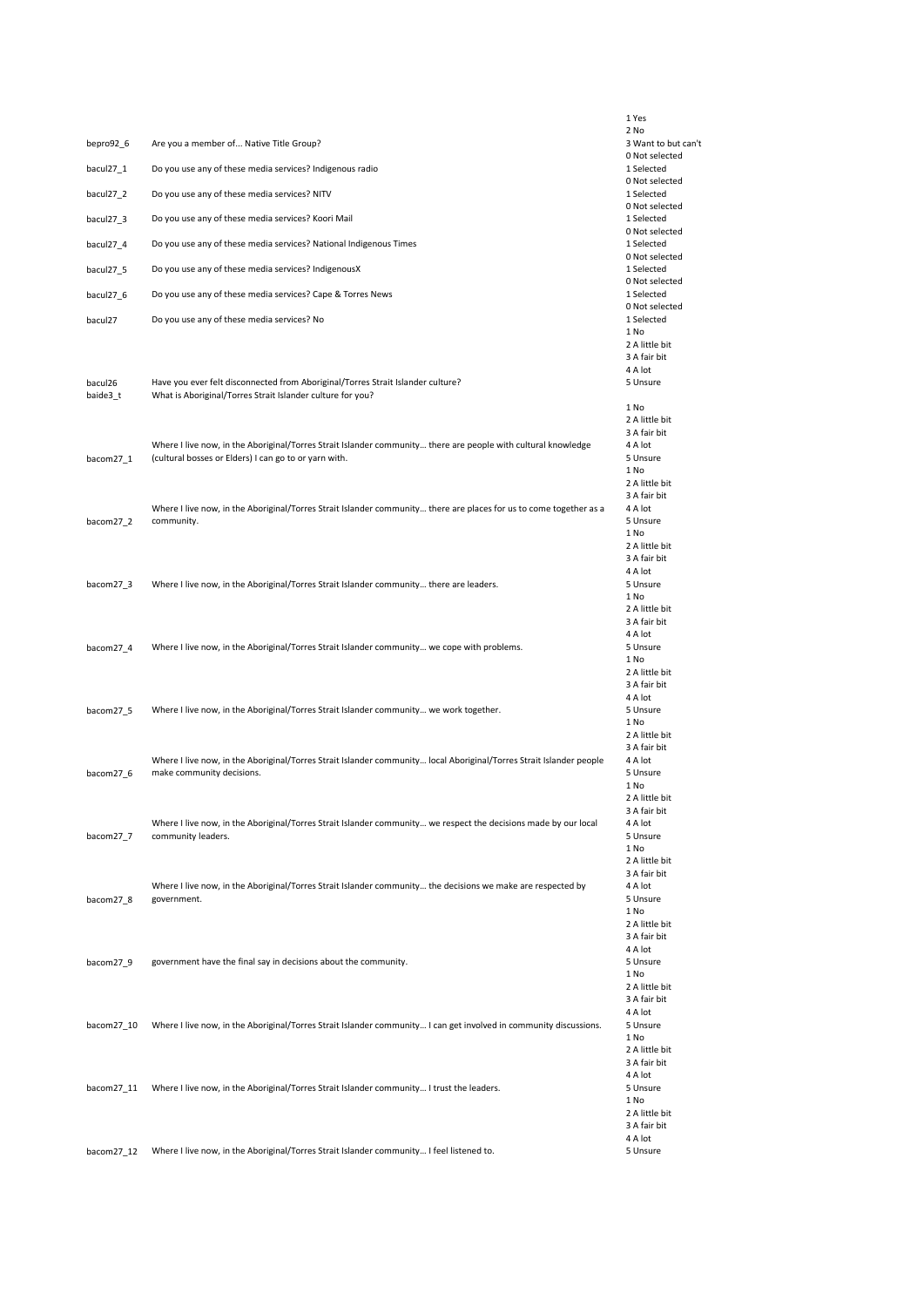|                      |                                                                                             | 1 No                        |
|----------------------|---------------------------------------------------------------------------------------------|-----------------------------|
|                      |                                                                                             | 2 A little bit              |
|                      |                                                                                             | 3 A fair bit<br>4 A lot     |
| bacom27 13           | Where I live now, in the Aboriginal/Torres Strait Islander community I feel respected.      | 5 Unsure                    |
|                      |                                                                                             | 1 No                        |
|                      |                                                                                             | 2 A little bit              |
|                      |                                                                                             | 3 A fair bit<br>4 A lot     |
| bacom27 15           | Where I live now, in the Aboriginal/Torres Strait Islander community I am seen as a leader. | 5 Unsure                    |
|                      |                                                                                             | 1 No                        |
|                      |                                                                                             | 2 A little bit              |
|                      |                                                                                             | 3 A fair bit<br>4 A lot     |
| bacom27_16           | Where I live now, in the Aboriginal/Torres Strait Islander community I feel like I belong.  | 5 Unsure                    |
|                      |                                                                                             | 0 Not select                |
| bbabo28 1            | I am A man                                                                                  | 1 Selected                  |
|                      |                                                                                             | 0 Not select<br>1 Selected  |
| bbabo28_2            | I am A woman                                                                                | 0 Not select                |
| bbabo46_4            | I am Transgender                                                                            | 1 Selected                  |
|                      |                                                                                             | 0 Not select                |
| bbabo28 3            | I am Non-binary                                                                             | 1 Selected                  |
| bbabo28 4            | I am I identify another way                                                                 | 0 Not select<br>1 Selected  |
| bbabo28_t            | I am                                                                                        |                             |
|                      |                                                                                             | 0 Not select                |
| bbabo28_5            | I am Prefer not to say                                                                      | 1 Selected<br>0 Not select  |
| bbabo46 9            | I am Straight (heterosexual)                                                                | 1 Selected                  |
|                      |                                                                                             | 0 Not select                |
| bbabo46 1            | I am Lesbian                                                                                | 1 Selected                  |
|                      |                                                                                             | 0 Not select<br>1 Selected  |
| bbabo46_2            | I am Gay                                                                                    | 0 Not select                |
| bbabo46 3            | I am Bisexual                                                                               | 1 Selected                  |
|                      |                                                                                             | 0 Not select                |
| bbabo46 8            | I am Pansexual                                                                              | 1 Selected                  |
| bbabo46_6            | I am Queer                                                                                  | 0 Not select<br>1 Selected  |
|                      |                                                                                             | 0 Not select                |
| bbabo46 7            | I am I identify another way                                                                 | 1 Selected                  |
|                      |                                                                                             | 0 Not select                |
| bbabo46_t            | I am                                                                                        | 1 Selected<br>0 Not select  |
| bbabo46_10           | I am Prefer not to say                                                                      | 1 Selected                  |
| bbabo20_1            | What is your date of birth?                                                                 |                             |
| bbabo29 2            | What is your date of birth? Unknown                                                         | 0 Not select<br>1 Selected  |
| bbabo29_3            | How old are you? (Years)                                                                    |                             |
|                      |                                                                                             | 1 Yes                       |
| bbabo30              | Do you consider yourself homeless?                                                          | 2 No                        |
|                      |                                                                                             | 1 The owner<br>2 Renting    |
|                      |                                                                                             | 3 Staying wi                |
|                      |                                                                                             | 4 A visitor                 |
| bbabo31              | Where you usually live, you are                                                             | 5 Other                     |
| bbabo31_t            | Other, please explain:                                                                      |                             |
|                      |                                                                                             | 1 Private rer<br>2 Governme |
|                      |                                                                                             | 4 Housing Co                |
|                      |                                                                                             | 5 Caravan pa                |
|                      |                                                                                             | 6 Unsure                    |
| bbabo32<br>bbabo32 t | If you are renting, are you renting from:<br>Other, please explain:                         | 7 Other                     |
| bbabo33              | How many people live with you?                                                              |                             |
|                      |                                                                                             | 0 Not select                |
| bbabo33_1            | How many people live with you? It changes a lot                                             | 1 Selected                  |
| bbabo34              | How many children (aged 0 to 15 years) usually live with you?                               | 0 Not select                |
| bbabo34_1            | How many children (aged 0 to 15 years) usually live with you? It changes a lot              | 1 Selected                  |
|                      |                                                                                             | 0 Not select                |
| bbabo35              | Who usually lives with you? No one                                                          | 1 Selected                  |
| bbabo35_1            | Who usually lives with you? My partner or spouse                                            | 0 Not select<br>1 Selected  |
|                      |                                                                                             | 0 Not select                |
| bbabo35_2            | Who usually lives with you? My child(ren)                                                   | 1 Selected                  |
|                      |                                                                                             | 0 Not select                |
| bbabo35_3            | Who usually lives with you? My grandchild(ren)                                              | 1 Selected                  |
| bbabo35_4            | Who usually lives with you? Someone else's children                                         | 0 Not select<br>1 Selected  |
|                      |                                                                                             | 0 Not select                |
| bbabo35_5            | Who usually lives with you? My parent(s)                                                    | 1 Selected                  |
|                      | Who usually lives with you? My grandparent(s)                                               | 0 Not select<br>1 Selected  |
| bbabo35_6            |                                                                                             |                             |

ttle bit air bit  $\mathsf{a}$ sure t selected t selec<br>ected eccea<br>t selected ected t selected ected t selected ected t selected ected t selected ected t selected ected t selected ected t selected ected t selected ected t selected ected t selected ected t selected ected t selected ected -----<br>t selected ected t selected ected e owner or buying a house nting ying with family or friends ,<br>isitor er vate rental (real estate, home owner, family) vernment (housing commission) using Cooperative avan park sure ner<br>1er t selected

t selected ected t selected ected t selected ected t selected ected t selected ected t selected ected t selected ected -----<br>t selected ected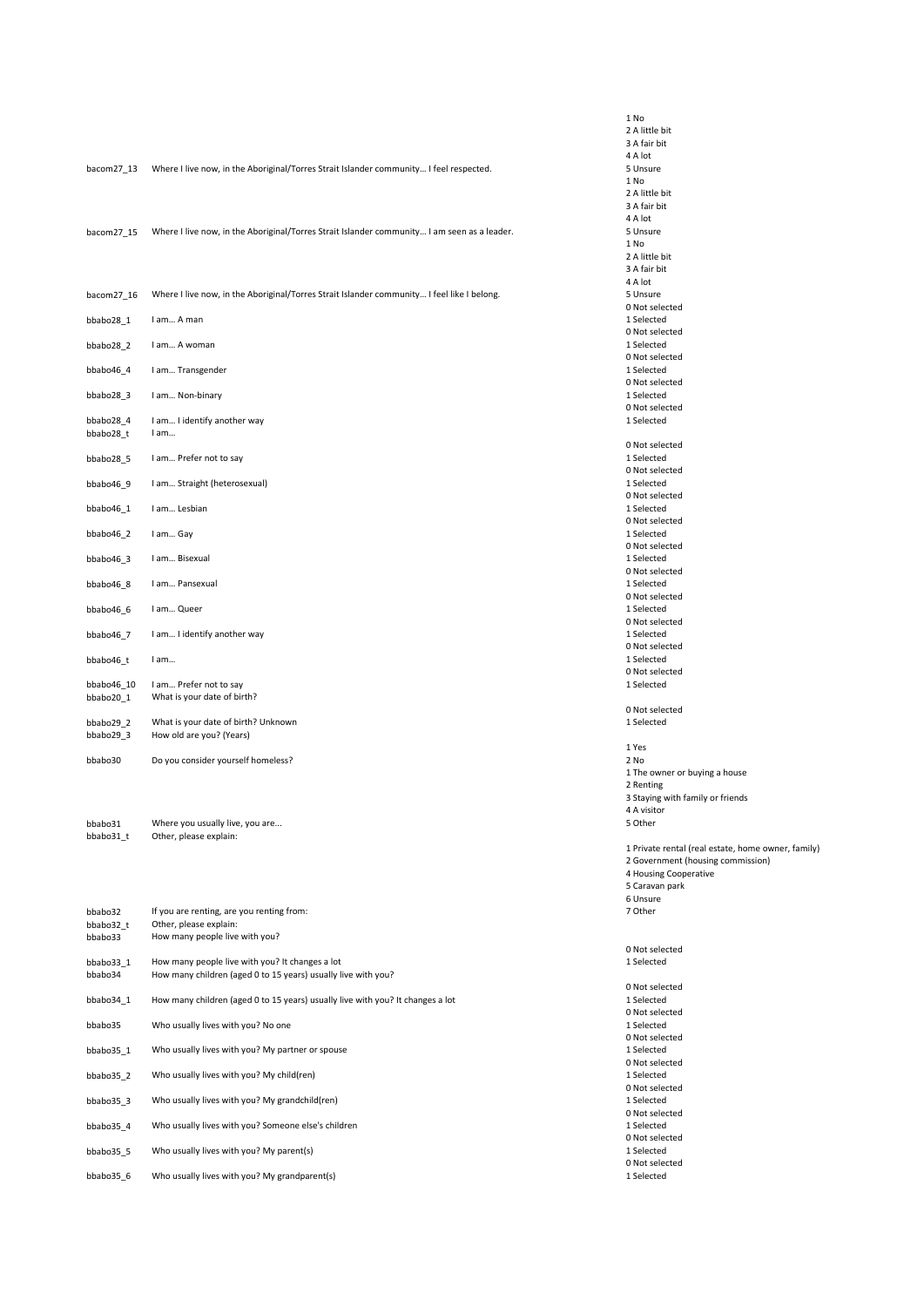|                         |                                                                                                                                                 | 0 Not selected                                 |
|-------------------------|-------------------------------------------------------------------------------------------------------------------------------------------------|------------------------------------------------|
| bbabo35 7               | Who usually lives with you? My sibling(s)                                                                                                       | 1 Selected<br>0 Not selected                   |
| bbabo35_8               | Who usually lives with you? My cousin(s)                                                                                                        | 1 Selected                                     |
| bbabo35_9               | Who usually lives with you? My Aunty(ies) or Uncle(s)                                                                                           | 0 Not selected<br>1 Selected<br>0 Not selected |
| bbabo35 10              | Who usually lives with you? Other family (in-laws)                                                                                              | 1 Selected                                     |
| bbabo35 11              | Who usually lives with you? Other friends or visitors                                                                                           | 0 Not selected<br>1 Selected<br>1 Not at all   |
|                         |                                                                                                                                                 | 2 A little bit<br>3 A fair bit                 |
| bbabo36                 | Is where you live crowded?                                                                                                                      | 4 A lot                                        |
| bbabo37 cm<br>bbabo37 f | Your height: centimetres (cm)<br>Your height: feet                                                                                              |                                                |
| bbabo37_i               | Your height: inches                                                                                                                             | 0 Not selected                                 |
| bbabo37                 | Your height: Unsure                                                                                                                             | 1 Selected                                     |
| bbabo38_kg              | Your weight in kilograms (kg)                                                                                                                   | 0 Not selected                                 |
| bbabo38                 | Your weight in kilograms (kg): Unsure                                                                                                           | 1 Selected<br>1 Partnered or married           |
|                         |                                                                                                                                                 | 2 Single<br>3 Widowed                          |
|                         |                                                                                                                                                 | 4 Divorced                                     |
| bbabo39                 | What is your current relationship status?                                                                                                       | 5 Other<br>1 Yes, full-time                    |
| bbabo47                 | Do you stay at home to take care of children?                                                                                                   | 2 Yes, part-time<br>3 No                       |
|                         |                                                                                                                                                 | 1 Yes, full-time                               |
| bfcar105                | Do you care for a sick or disabled family member?                                                                                               | 2 Yes, part-time<br>3 No                       |
| bbabo48 1               | Do you identify as having Autism Spectrum Disorder                                                                                              | 0 Not selected<br>1 Selected                   |
|                         |                                                                                                                                                 | 0 Not selected                                 |
| bbabo48 2               | Do you identify as having Blind, vision (or visual) impairment, low vision                                                                      | 1 Selected<br>0 Not selected                   |
| bbabo48 3               | Do you identify as having Deaf, hard of hearing, hearing impairment                                                                             | 1 Selected<br>0 Not selected                   |
| bbabo48 4               | Do you identify as having Intellectual or learning disability                                                                                   | 1 Selected<br>0 Not selected                   |
| bbabo48_5               | Do you identify as having Physical disability                                                                                                   | 1 Selected                                     |
| bbabo48 6               | Do you identify as having Mobility impairment                                                                                                   | 0 Not selected<br>1 Selected                   |
| bbabo48 7               | Do you identify as having Psychosocial disability                                                                                               | 0 Not selected<br>1 Selected                   |
| bbabo48 8               | Do you identify as having Speech or language impairment                                                                                         | 0 Not selected<br>1 Selected                   |
| bbabo48 9               | Do you identify as having Other disability                                                                                                      | 0 Not selected<br>1 Selected                   |
| bbabo48_t               | Do you identify as having Other, please explain:                                                                                                | 0 Not selected                                 |
| bbabo48 10              | Do you identify as having None of these                                                                                                         | 1 Selected<br>0 Not selected                   |
| bbabo49_1               | Do you recieve support from the National Disability Insurance Scheme (NDIS)? No                                                                 | 1 Selected                                     |
| bepro92 10              | Do you recieve support from the National Disability Insurance Scheme (NDIS)? Yes, for myself                                                    | 0 Not selected<br>1 Selected                   |
| bbabo49 2               | Do you recieve support from the National Disability Insurance Scheme (NDIS)? Yes, for someone I care for                                        | 0 Not selected<br>1 Selected                   |
| bbabo50 1               | Do you currently recieve a pension or welfare payments? Age pension                                                                             | 0 Not selected<br>1 Selected                   |
| bbabo50 2               | Do you currently recieve a pension or welfare payments? Jobseeker (Newstart)                                                                    | 0 Not selected<br>1 Selected                   |
| bbabo50 3               | Do you currently recieve a pension or welfare payments? Parenting payment                                                                       | 0 Not selected<br>1 Selected                   |
|                         | Do you currently recieve a pension or welfare payments? CDP or Work for the Dole                                                                | 0 Not selected<br>1 Selected                   |
| bbabo50 4               |                                                                                                                                                 | 0 Not selected                                 |
| bbabo50 5               | Do you currently recieve a pension or welfare payments? Carer's payment                                                                         | 1 Selected<br>0 Not selected                   |
| bbabo50 6               | Do you currently recieve a pension or welfare payments? ABSTUDY                                                                                 | 1 Selected<br>0 Not selected                   |
| bbabo50 7               | Do you currently recieve a pension or welfare payments? Disability support pension                                                              | 1 Selected<br>0 Not selected                   |
| bbabo50 8<br>bbabo50 t  | Do you currently recieve a pension or welfare payments? Other<br>Do you currently recieve a pension or welfare payments? Other, please explain: | 1 Selected                                     |
| bbabo50 9               | Do you currently recieve a pension or welfare payments?                                                                                         | 1 No<br>2 Prefer not to say                    |
| bbabo40 3               | Are you currently employed and/or studying? Full-time paid work                                                                                 | 0 Not selected<br>1 Selected                   |
| bbabo40 2               | Are you currently employed and/or studying? Part-time paid work                                                                                 | 0 Not selected<br>1 Selected                   |
| bbabo40 1               | Are you currently employed and/or studying? Casual paid work                                                                                    | 0 Not selected<br>1 Selected                   |
|                         |                                                                                                                                                 |                                                |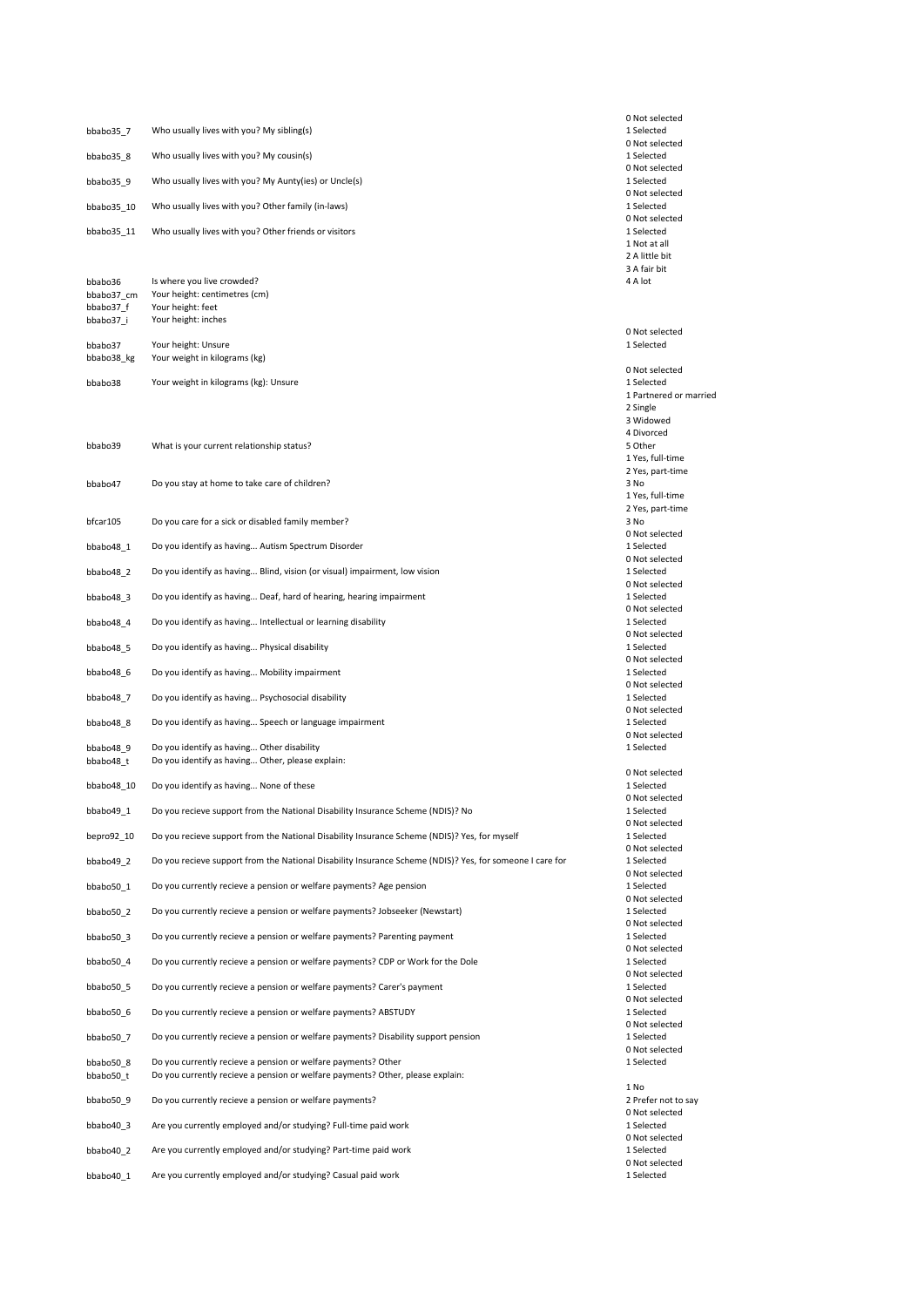| bbabo40 4               | Are you currently employed and/or studying? Self-employed                                                               |
|-------------------------|-------------------------------------------------------------------------------------------------------------------------|
| bbabo40 5               | Are you currently employed and/or studying? Full-time study                                                             |
| bbabo40 6               | Are you currently employed and/or studying? Part-time study                                                             |
| bbabo40 16              | Are you currently employed and/or studying? Not working                                                                 |
| bbabo40 11              | Are you currently employed and/or studying? Retired                                                                     |
| bbabo40 10              | Are you currently employed and/or studying? Can't work due to sickness or disability                                    |
| bbabo40 15<br>bbabo40 t | Are you currently employed and/or studying? Other<br>Are you currently employed and/or studying? Other, please explain: |

| bbabo41             | What is the highest education you have completed?                     |
|---------------------|-----------------------------------------------------------------------|
| bhabo51             | Have you ever participated in CDP or CDEP (work for the dole)?        |
| bhabo <sub>52</sub> | Have you ever been picked up by Night Patrol or community watch?      |
| bbabo53             | Have you ever been arrested?                                          |
| bbabo42 2           | Have you ever been in youth detention or prison? Yes, youth detention |
| bbabo42 1           | Have you ever been in youth detention or prison? Yes, prison          |
| bbabo42             | Have you ever been in youth detention or prison? No                   |
| bhabo54             | I am currently in                                                     |

bbabo55 Have you ever participated in Circle Sentencing, Koori Court or Murri Court?

| bbabo43   | Which words best describe your family's money situation? |
|-----------|----------------------------------------------------------|
| bcgen47   | How would you rate your general health?                  |
| bcgen48   | How satisfied are you with your life?                    |
| bcgen49   | How much are you in control of your life?                |
| bcgen50 1 | In the last 4 weeks about how often did you feelhappy?   |

bcgen50\_2 In the last 4 weeks about how often did you feel...worried?

bcgen50\_3 In the last 4 weeks about how often did you feel...nervous?

bcgen50\_4 In the last 4 weeks about how often did you feel...hopeless (have no hope)?

0 Not selected 1 Selected 0 Not selected 1 Selected 0 Not selected 1 Selected 0 Not selected 1 Selected 0 Not selected 1 Selected 0 Not selected 1 Selected 0 Not selected 1 Selected 1 No School 2 Primary school 3 Some high school 4 Year 10 (school or intermediate certificate) 5 Year 12 (higher school, leaving certificate, college) 6 Certificate or diploma (such as child care worker, mechanic) 7 University 1 Yes 2 No 1 Yes 2 No 3 Unsure 1 Yes 2 No 0 Not selected 1 Selected 0 Not selected 1 Selected 0 Not selected 1 Selected 1 Youth detention 2 Prison 3 Neither 1 Yes 2 No 3 Want to but can't 1 We have a lot of savings 2 We have some savings 3 We have just enough to get us to the next payday 4 We run out of money before payday 5 We are spending more than we get 6 Unsure 1 Excellent 2 Very good 3 Good 4 Fair 5 Poor  $1 \Delta$  lot 2 A fair bit 3 A little bit 4 Not at all 1 A lot 2 A fair bit 3 A little bit 4 Not at all 1 None of the time 2 A little of the time 3 Some of the time 4 Most of the time 5 All of the time 1 None of the time 2 A little of the time 3 Some of the time 4 Most of the time 5 All of the time 1 None of the time 2 A little of the time 3 Some of the time 4 Most of the time 5 All of the time 1 None of the time 2 A little of the time 3 Some of the time 4 Most of the time

5 All of the time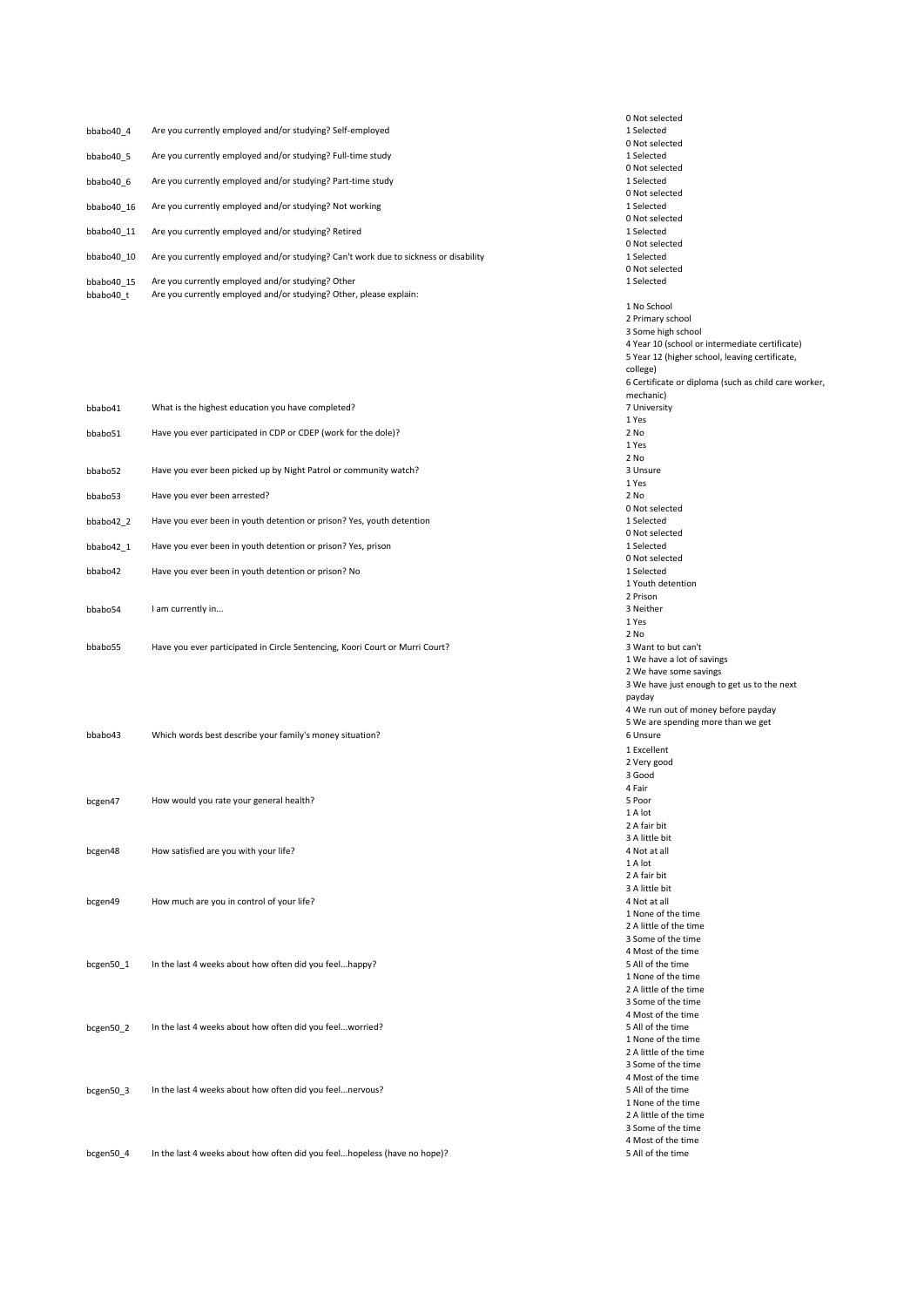| bcgen50_5               | In the last 4 weeks about how often did you feelrestless or jumpy?                                                                                    |
|-------------------------|-------------------------------------------------------------------------------------------------------------------------------------------------------|
| bcgen50_6               | In the last 4 weeks about how often did you feeleverything was an effort (have no energy)?                                                            |
| bcgen50 7               | In the last 4 weeks about how often did you feelsad?                                                                                                  |
| bcgen50_8<br>bcgen50_t  | In the last 4 weeks about how often did you feelpain?<br>If yes, what kind of pain:                                                                   |
| bcmed51                 | In the last month, did you regularly take any medicine?                                                                                               |
| bcmed52_3               | In the last month, did you regularly take any medicine for Blood pressure                                                                             |
| bcmed52_2               | In the last month, did you regularly take any medicine for Cholesterol                                                                                |
| bcmed52_14              | In the last month, did you regularly take any medicine for Pain                                                                                       |
| bcmed52_5               | In the last month, did you regularly take any medicine for Diabetes                                                                                   |
| bcmed52_1               | In the last month, did you regularly take any medicine for Heart disease                                                                              |
| bcmed52 13              | In the last month, did you regularly take any medicine for Arthritis                                                                                  |
| bcmed52 8               | In the last month, did you regularly take any medicine for Asthma (such as inhaler)                                                                   |
| bcmed52_19              | In the last month, did you regularly take any medicine for Smoking                                                                                    |
| bcmed52_9               | In the last month, did you regularly take any medicine for Depression                                                                                 |
| bcmed52_10              | In the last month, did you regularly take any medicine for Anxiety                                                                                    |
| bcmed52_12              | In the last month, did you regularly take any medicine for Alcohol or other drug use conditions                                                       |
| bcmed52_20              | In the last month, did you regularly take any medicine for ADD or ADHD                                                                                |
| bcmed52_21              | In the last month, did you regularly take any medicine for PTSD                                                                                       |
| bcmed52_11              | In the last month, did you regularly take any medicine for Other mental health conditions                                                             |
| bcmed52_17              | In the last month, did you regularly take any medicine for Stomach problem (reflux, heart burn, acid)                                                 |
| bcmed52 16              | In the last month, did you regularly take any medicine for Thyroid problem                                                                            |
| bcmed52_6               | In the last month, did you regularly take any medicine for Infections (antibiotics)                                                                   |
| bcmed52 7               | In the last month, did you regularly take any medicine for Birth control                                                                              |
| bcmed52 22              | In the last month, did you regularly take any medicine for Cancer                                                                                     |
| bcmed52_4               | In the last month, did you regularly take any medicine for Blood clot                                                                                 |
| bcmed52 23              | In the last month, did you regularly take any medicine for Allergies or hayfever                                                                      |
| bcmed52 18<br>bcmed52_t | In the last month, did you regularly take any medicine for Other<br>In the last month, did you regularly take any medicine for Other, please explain: |
| bcmed52                 | In the last month, did you regularly take any medicine for Unsure                                                                                     |
| bcmed53 3               | Has a doctor ever told you that you have High blood pressure                                                                                          |
| bcmed53_2               | Has a doctor ever told you that you have High cholesterol                                                                                             |
| bcmed53_5               | Has a doctor ever told you that you have Diabetes                                                                                                     |
| bcmed53_1               | Has a doctor ever told you that you have Heart disease                                                                                                |
| bcmed53_15              | Has a doctor ever told you that you have Arthritis                                                                                                    |
| bcmed53 10              | Has a doctor ever told you that you have Asthma                                                                                                       |
| bcmed53 11              | Has a doctor ever told you that you have Depression                                                                                                   |

1 None of the time 2 A little of the time 3 Some of the time 4 Most of the time 5 All of the time 1 None of the time 2 A little of the time 3 Some of the time 4 Most of the time 5 All of the time 1 None of the time 2 A little of the time 3 Some of the time 4 Most of the time 5 All of the time 1 None of the time 2 A little of the time 3 Some of the time 4 Most of the time 5 All of the time 1 Yes 0 No 0 Not selected 1 Selected 0 Not selected 1 Selected 0 Not selected 1 Selected 0 Not selected 1 Selected 0 Not selected 1 Selected 0 Not selected 1 Selected 0 Not selected 1 Selected 0 Not selected 1 Selected 0 Not selected 1 Selected 0 Not selected 1 Selected 0 Not selected 1 Selected 0 Not selected 1 Selected 0 Not selected 1 Selected 0 Not selected 1 Selected 0 Not selected 1 Selected 0 Not selected 1 Selected 0 Not selected 1 Selected 0 Not selected 1 Selected 0 Not selected 1 Selected 0 Not selected 1 Selected 0 Not selected 1 Selected 0 Not selected 1 Selected 0 Not selected 1 Selected 0 Not selected 1 Selected 0 Not selected 1 Selected 0 Not selected 1 Selected 0 Not selected 1 Selected 0 Not selected 1 Selected 0 Not selected 1 Selected 0 Not selected 1 Selected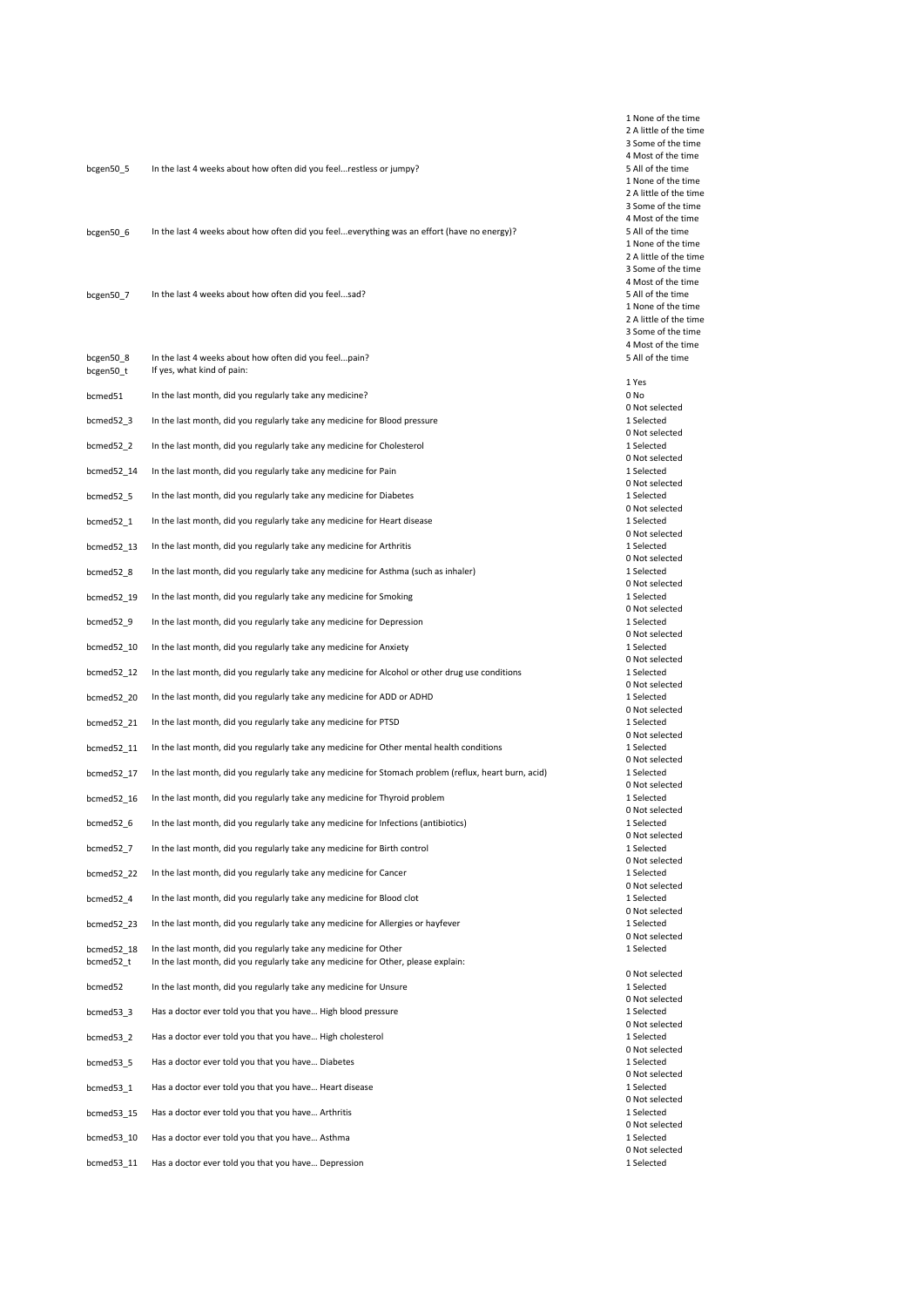| bcmed53_12              | Has a doctor ever told you that you have Anxiety                                                                  |
|-------------------------|-------------------------------------------------------------------------------------------------------------------|
| bcmed53_14              | Has a doctor ever told you that you have Alcohol or other drug use conditions                                     |
| bcmed53_28              | Has a doctor ever told you that you have ADD or ADHD                                                              |
| bcmed53 29              | Has a doctor ever told you that you have PTSD                                                                     |
| bcmed53 13              | Has a doctor ever told you that you have Other mental health conditions                                           |
| bcmed53_18              | Has a doctor ever told you that you have Stomach problem (reflux, heart burn, acid)                               |
| bcmed53_24              | Has a doctor ever told you that you have Hearing loss                                                             |
| bcmed53 20              | Has a doctor ever told you that you have Lung cancer                                                              |
| bcmed53_21              | Has a doctor ever told you that you have Other cancers                                                            |
| bcmed53 22              | Has a doctor ever told you that you have Other lung problems (such as COPD, emphysema)                            |
| bcmed53_7               | Has a doctor ever told you that you have Chest infection                                                          |
| bcmed53_8               | Has a doctor ever told you that you have Ear infection                                                            |
| bcmed53_6               | Has a doctor ever told you that you have Skin infection                                                           |
| bcmed53 9               | Has a doctor ever told you that you have Sexually transmitted infection                                           |
| bcmed53_17              | Has a doctor ever told you that you have Thyroid problem                                                          |
| bcmed53 25              | Has a doctor ever told you that you have Kidney problem                                                           |
| bcmed53 4               | Has a doctor ever told you that you have Blood clot                                                               |
| bcmed53_19              | Has a doctor ever told you that you have Stroke                                                                   |
| bcmed53_16              | Has a doctor ever told you that you have Epilepsy                                                                 |
| bcmed53 23              | Has a doctor ever told you that you have Dementia                                                                 |
| bcmed53_30              | Has a doctor ever told you that you have Allergies or hay fever                                                   |
| bcmed53 27<br>bcmed53_t | Has a doctor ever told you that you have Other<br>Has a doctor ever told you that you have Other, please explain: |
| bcmed53                 | Has a doctor ever told you that you have                                                                          |
| bcmob56                 | Do you use any mobility aids?                                                                                     |
|                         |                                                                                                                   |
| bcmob54 1               | Do you regularly have difficulty taking a bath or shower?                                                         |
|                         |                                                                                                                   |
|                         |                                                                                                                   |
| bcmob54 2               | Do you regularly have difficulty getting dressed?                                                                 |
|                         |                                                                                                                   |
| bcmob54 3               | Do you regularly have difficulty Walking?                                                                         |
|                         |                                                                                                                   |
| bcmob54 4               | Do you regularly have difficulty climbing stairs or walking up hill?                                              |
|                         |                                                                                                                   |
|                         |                                                                                                                   |
| bcmob54_5               | Do you regularly have difficulty jogging or running?                                                              |
|                         |                                                                                                                   |
| bcmob54_8               | Do you regularly have difficulty other                                                                            |
| bcmob54_t               | Other, please explain:                                                                                            |
| bcmob55_1a              | Select the days you did 30 or more minutes of exercise last week Monday                                           |

0 Not selected 1 Selected 0 Not selected 1 Selected 0 Not selected 1 Selected 0 Not selected 1 Selected 0 Not selected 1 Selected 0 Not selected 1 Selected 0 Not selected 1 Selected 0 Not selected 1 Selected 0 Not selected 1 Selected 0 Not selected 1 Selected 0 Not selected 1 Selected 0 Not selected 1 Selected 0 Not selected 1 Selected 0 Not selected 1 Selected 0 Not selected 1 Selected 0 Not selected 1 Selected 0 Not selected 1 Selected 0 Not selected 1 Selected 0 Not selected 1 Selected 0 Not selected 1 Selected 0 Not selected 1 Selected 0 Not selected 1 Selected 1 None of these conditions 2 Unsure 1 No 2 Yes 1 Not at all 2 A little bit 3 A fair bit  $4 A lot$ 5 Not relevant 1 Not at all 2 A little bit 3 A fair bit 4 A lot 5 Not relevant 1 Not at all 2 A little bit 3 A fair bit 4 A lot 5 Not relevant 1 Not at all 2 A little bit 3 A fair bit 4 A lot 5 Not relevant 1 Not at all 2 A little bit 3 A fair bit 4 A lot 5 Not relevant 1 Not at all 2 A little bit 3 A fair bit 4 A lot 5 Not relevant 1 Light 2 Moderate 3 Intense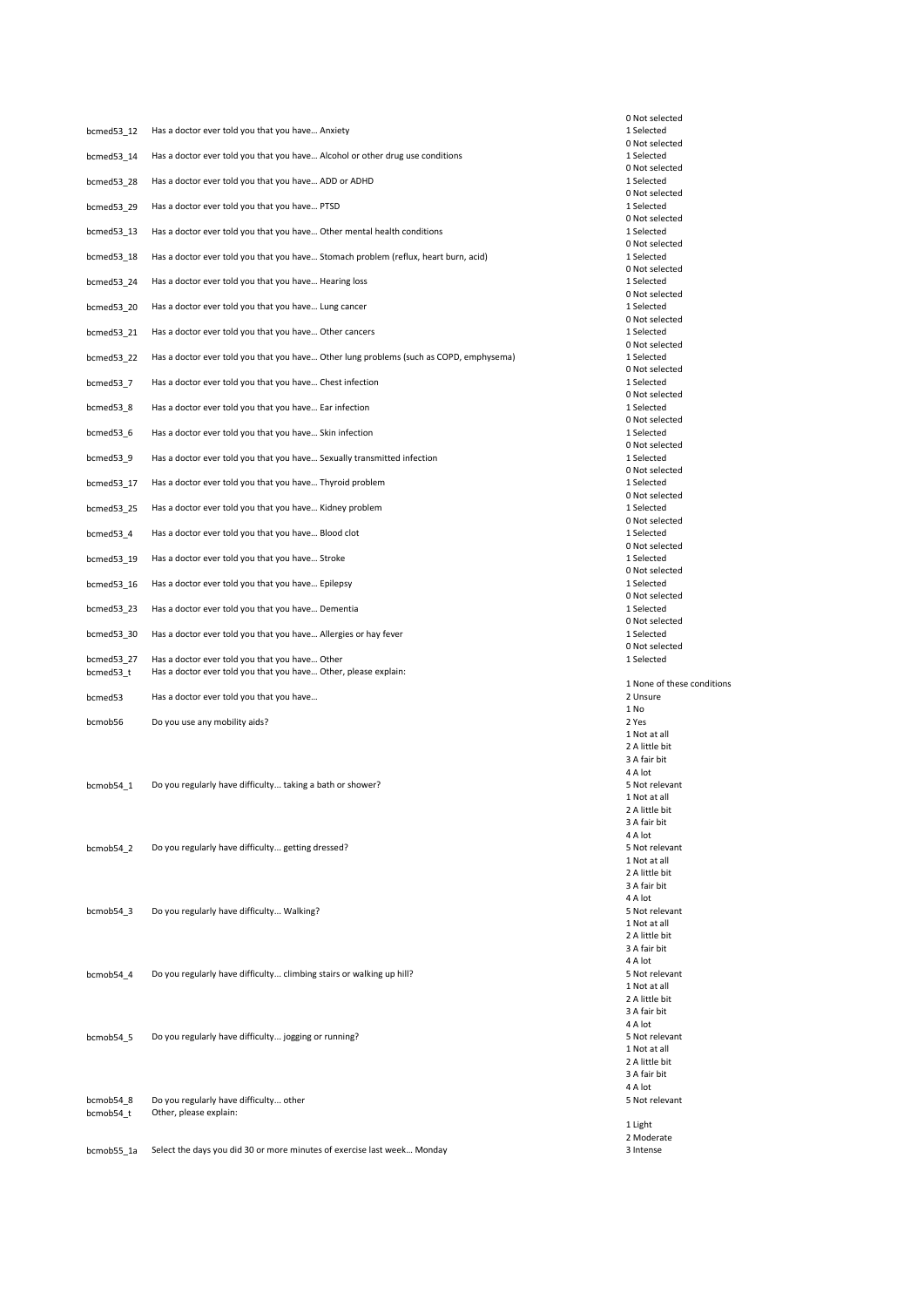|            |                                                                                                                                                   | 1 Light                                                                 |
|------------|---------------------------------------------------------------------------------------------------------------------------------------------------|-------------------------------------------------------------------------|
|            |                                                                                                                                                   | 2 Moderate                                                              |
| bcmob55_2a | Select the days you did 30 or more minutes of exercise last week Tuesday                                                                          | 3 Intense                                                               |
|            |                                                                                                                                                   | 1 Light                                                                 |
|            |                                                                                                                                                   | 2 Moderate                                                              |
| bcmob55_3a | Select the days you did 30 or more minutes of exercise last week Wednesday                                                                        | 3 Intense<br>1 Light                                                    |
|            |                                                                                                                                                   | 2 Moderate                                                              |
| bcmob55_4a | Select the days you did 30 or more minutes of exercise last week Thursday                                                                         | 3 Intense                                                               |
|            |                                                                                                                                                   | 1 Light                                                                 |
|            |                                                                                                                                                   | 2 Moderate                                                              |
| bcmob55_5a | Select the days you did 30 or more minutes of exercise last week Friday                                                                           | 3 Intense                                                               |
|            |                                                                                                                                                   | 1 Light                                                                 |
|            |                                                                                                                                                   | 2 Moderate                                                              |
| bcmob55_6a | Select the days you did 30 or more minutes of exercise last week Saturday                                                                         | 3 Intense<br>1 Light                                                    |
|            |                                                                                                                                                   | 2 Moderate                                                              |
| bcmob55_7a | Select the days you did 30 or more minutes of exercise last week Sunday                                                                           | 3 Intense                                                               |
|            |                                                                                                                                                   | 1 Yes                                                                   |
|            |                                                                                                                                                   | 2 No                                                                    |
| bepro92_1  | Have you ever participated in Deadly Runners or Indigenous Marathon Project?                                                                      | 3 Want to but can't                                                     |
|            |                                                                                                                                                   | 1 Yes                                                                   |
|            |                                                                                                                                                   | 2 No                                                                    |
| bepro92_2  | Have you ever participated in Koori or Murri Knockout?                                                                                            | 3 Want to but can't<br>1 Yes                                            |
|            |                                                                                                                                                   | 2 No                                                                    |
| bepro92_8  | Have you ever participated in Deadly Choices?                                                                                                     | 3 Want to but can't                                                     |
|            | Where do you usually go for health care (non-urgent)? Aboriginal Medical Service or Community Controlled Health                                   | 0 Not selected                                                          |
| bchea56 1  | Service                                                                                                                                           | 1 Selected                                                              |
|            |                                                                                                                                                   | 0 Not selected                                                          |
| bchea56 2  | Where do you usually go for health care (non-urgent)? GP or nurse practitioner                                                                    | 1 Selected                                                              |
|            |                                                                                                                                                   | 0 Not selected                                                          |
| bchea56_3  | Where do you usually go for health care (non-urgent)? Hospital                                                                                    | 1 Selected                                                              |
| bchea56_7  | Where do you usually go for health care (non-urgent)? Alternative or natural therapies                                                            | 0 Not selected<br>1 Selected                                            |
|            | Where do you usually go for health care (non-urgent)? Traditional Aboriginal or Torres Strait Islander Healer or                                  | 0 Not selected                                                          |
| bchea56_4  | Ngaankari                                                                                                                                         | 1 Selected                                                              |
|            |                                                                                                                                                   | 0 Not selected                                                          |
| bchea56 6  | Where do you usually go for health care (non-urgent)? Other                                                                                       | 1 Selected                                                              |
| bchea56_t  | Other, please explain:                                                                                                                            |                                                                         |
|            |                                                                                                                                                   | 0 Not selected                                                          |
| bchea56_5  | Where do you usually go for health care (non-urgent)? Unsure                                                                                      | 1 Selected                                                              |
| bchea57_1  | If you could choose, where would you go for health care (non-urgent)? Aboriginal Medical Service or Community<br><b>Controlled Health Service</b> | 0 Not selected<br>1 Selected                                            |
|            |                                                                                                                                                   | 0 Not selected                                                          |
| bchea57_2  | If you could choose, where would you go for health care (non-urgent)? GP or nurse practitioner                                                    | 1 Selected                                                              |
|            |                                                                                                                                                   | 0 Not selected                                                          |
| bchea57_3  | If you could choose, where would you go for health care (non-urgent)? Hospital                                                                    | 1 Selected                                                              |
|            |                                                                                                                                                   | 0 Not selected                                                          |
| bchea57_7  | If you could choose, where would you go for health care (non-urgent)? Alternative or natural therapies                                            | 1 Selected                                                              |
| bchea57 4  | If you could choose, where would you go for health care (non-urgent)? Traditional Aboriginal or Torres Strait Islander<br>healer or Ngaankari     | 0 Not selected<br>1 Selected                                            |
|            |                                                                                                                                                   | 0 Not selected                                                          |
| bchea57_6  | If you could choose, where would you go for health care (non-urgent)? Other                                                                       | 1 Selected                                                              |
| bchea57_t  | Other, please explain:                                                                                                                            |                                                                         |
|            |                                                                                                                                                   | 0 Not selected                                                          |
| bchea57 5  | If you could choose, where would you go for health care (non-urgent)? Unsure                                                                      | 1 Selected                                                              |
|            |                                                                                                                                                   | 1 Yes                                                                   |
|            | Have you had an Aboriginal/Torres Strait Islander Health Check in the last year? Also called a 715 or Adult Health                                | 2 Unsure                                                                |
| bchea59    | Check.                                                                                                                                            | 3 No<br>1 Yes                                                           |
| bchea60    | Have you or your partner been pregnant or had a baby in the last year?                                                                            | 2 No                                                                    |
|            |                                                                                                                                                   | 1 Yes                                                                   |
|            |                                                                                                                                                   | 2 No                                                                    |
| bepro92_12 | Have you ever participated in Australian Nurse-Family Partnership Program (ANFPP)?                                                                | 3 Want to but can't                                                     |
|            |                                                                                                                                                   | 1 Yes                                                                   |
|            |                                                                                                                                                   | 2 No                                                                    |
| bepro92 13 | Have you ever participated in Mental health first aid training?                                                                                   | 3 Want to but can't                                                     |
|            |                                                                                                                                                   | 1 Weekly or more<br>2 Monthly                                           |
|            |                                                                                                                                                   | 3 A few times a year                                                    |
|            |                                                                                                                                                   | 4 Once a year                                                           |
|            |                                                                                                                                                   | 5 Less than once a year                                                 |
| bchea58    | How often do you usually get healthcare?                                                                                                          | 6 Unsure                                                                |
|            |                                                                                                                                                   | 1 Yes                                                                   |
|            |                                                                                                                                                   | 2 No                                                                    |
| bchea61    | Have you ever participated in an alcohol or other drug program (detox, peer support or rehab)?                                                    | 3 Want to but can't                                                     |
|            |                                                                                                                                                   | 11 have never been a drinker (Q80)<br>2 I currently drink alcohol (Q81) |
| bdalc60    | Do you drink alcohol?                                                                                                                             | 3 I drank in the past but don't drink now (Q82)                         |
|            |                                                                                                                                                   | 1 Monthly or less                                                       |
|            |                                                                                                                                                   | 2 2 to 4 times a month                                                  |
|            |                                                                                                                                                   | 3 2 to 3 times a week                                                   |
| bdalc61    | How often do you drink alcohol?                                                                                                                   | 4 4 or more times a week                                                |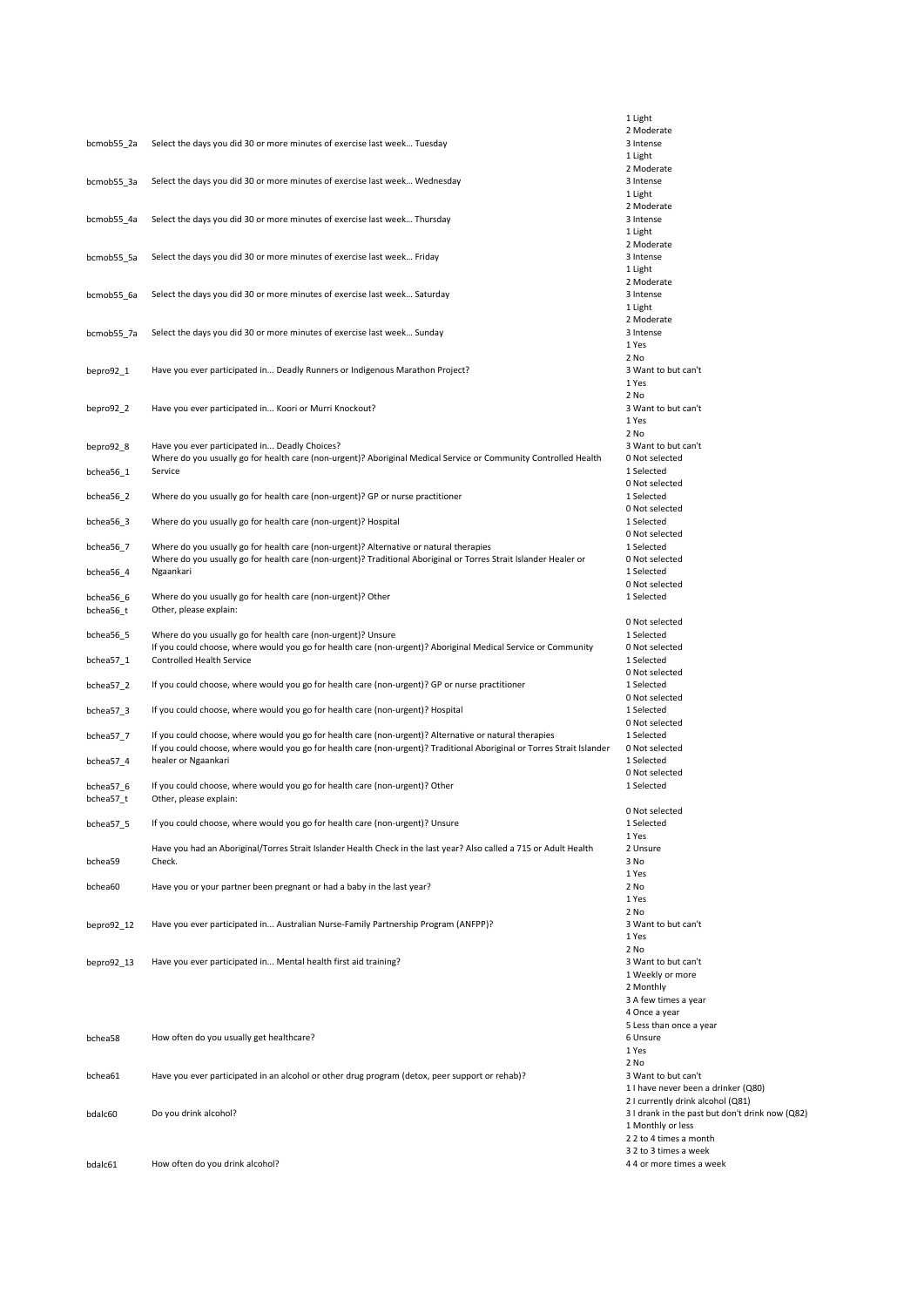| bdalc62                       | When you drink, how many drinks do you usually have in one day?                                                   | 1 1 or 2<br>23 or 4<br>35 or 6<br>47 to 9<br>5 10 or more<br>1 Never<br>2 Less than once a month<br>3 Monthly                                                                         |
|-------------------------------|-------------------------------------------------------------------------------------------------------------------|---------------------------------------------------------------------------------------------------------------------------------------------------------------------------------------|
| bdalc63                       | How often do you have six or more drinks in one day?                                                              | 4 Weekly<br>5 Daily or most days                                                                                                                                                      |
|                               |                                                                                                                   | 1 Yes                                                                                                                                                                                 |
| bdalc64<br>bdalc65            | Do you get shaky if you don't have alcohol?<br>When you drank, how often did you drink alcohol?                   | 2 No<br>1 Monthly or less<br>2 2 to 4 times a month<br>3 2 to 3 times a week<br>4 4 or more times a week<br>1 1 or 2<br>23 or 4                                                       |
| bdalc66                       | When you drank, how many drinks did you usually have in one day?                                                  | 35 or 6<br>47 to 9<br>5 10 or more<br>1 Never<br>2 Less than once a month<br>3 Monthly                                                                                                |
| bdalc67                       | When you drank, how often did you have six or more drinks in one day?                                             | 4 Weekly<br>5 Daily or most days<br>1 Yes                                                                                                                                             |
| bdalc68                       | When you drank, did you get shaky if you didn't have alcohol?                                                     | 2 No                                                                                                                                                                                  |
| bdgam90                       | Have you bet or spent money gambling in the last year? (cards, pokies, scratchies, lotto)?                        | 1 Yes<br>2 No<br>1 Yes                                                                                                                                                                |
| bdgam91                       | Do you think you've ever had a problem with gambling?                                                             | 2 Unsure<br>3 No                                                                                                                                                                      |
| bdsmo89_2                     | Where I live now, in the Aboriginal/Torres Strait Islander community disapproves of smoking.                      | 1 Not at all<br>2 A little bit<br>3 A fair bit<br>4 A lot<br>1 Not at all<br>2 A little bit                                                                                           |
| bdsmo89_3                     | Smoking is risky.                                                                                                 | 3 A fair bit<br>4 A lot                                                                                                                                                               |
| bdsmo88_1                     | Does anyone smoke in your home or in your car? Yes, inside the home                                               | 0 Not selected<br>1 Selected                                                                                                                                                          |
| bdsmo88_2                     | Does anyone smoke in your home or in your car? Yes, outside the home                                              | 0 Not selected<br>1 Selected                                                                                                                                                          |
| bdsmo88_3                     | Does anyone smoke in your home or in your car? Yes, in the car                                                    | 0 Not selected<br>1 Selected                                                                                                                                                          |
| bdsmo88                       | Does anyone smoke in your home or in your car? No                                                                 | 0 Not selected<br>1 Selected                                                                                                                                                          |
| bdsmo69<br>bdsmo70<br>bdsmo71 | Do you smoke?<br>How often do you smoke?<br>How many cigarettes do you usually smoke in one day?                  | 3 I have never been a smoker (Q87)<br>1 I currently smoke (Q88)<br>2 I smoked in the past, but don't smoke now (Q89)<br>1 Less than weekly<br>2 Weekly (not every day)<br>3 Every day |
|                               |                                                                                                                   | 15 minutes or less<br>26--30 minutes<br>3 31-60 minutes<br>4 61 or more minutes                                                                                                       |
| bdsmo72<br>bdsmo73            | How soon after waking do you usually have your first smoke?<br>How old were you when you started smoking? (Years) | 5 Don't smoke everyday<br>1 Yes                                                                                                                                                       |
| bdsmo77                       | Do you think your smoking has made you sick?                                                                      | 2 No<br>3 Unsure                                                                                                                                                                      |
| bdsmo90                       | Have you used e-cigarettes?                                                                                       | 1 Yes<br>2 No<br>1 Not at all                                                                                                                                                         |
|                               |                                                                                                                   | 2 A little bit<br>3 A fair bit<br>4 A lot                                                                                                                                             |
| bdsmo74                       | Do you want to quit smoking?                                                                                      | 5 Unsure<br>0 Not selected                                                                                                                                                            |
| bdsmo75 3                     | Why do you want to quit? My health                                                                                | 1 Selected<br>0 Not selected                                                                                                                                                          |
| bdsmo75_5                     | Why do you want to quit? Cost                                                                                     | 1 Selected<br>0 Not selected                                                                                                                                                          |
| bdsmo75_4                     | Why do you want to quit? Health of my family                                                                      | 1 Selected<br>0 Not selected                                                                                                                                                          |
| bdsmo75_2                     | Why do you want to quit? Medical advice                                                                           | 1 Selected<br>0 Not selected                                                                                                                                                          |
| bdsmo75_8                     | Why do you want to quit? Pressure from family or friends                                                          | 1 Selected<br>0 Not selected                                                                                                                                                          |
| bdsmo75_1                     | Why do you want to quit? Advertising against smoking                                                              | 1 Selected                                                                                                                                                                            |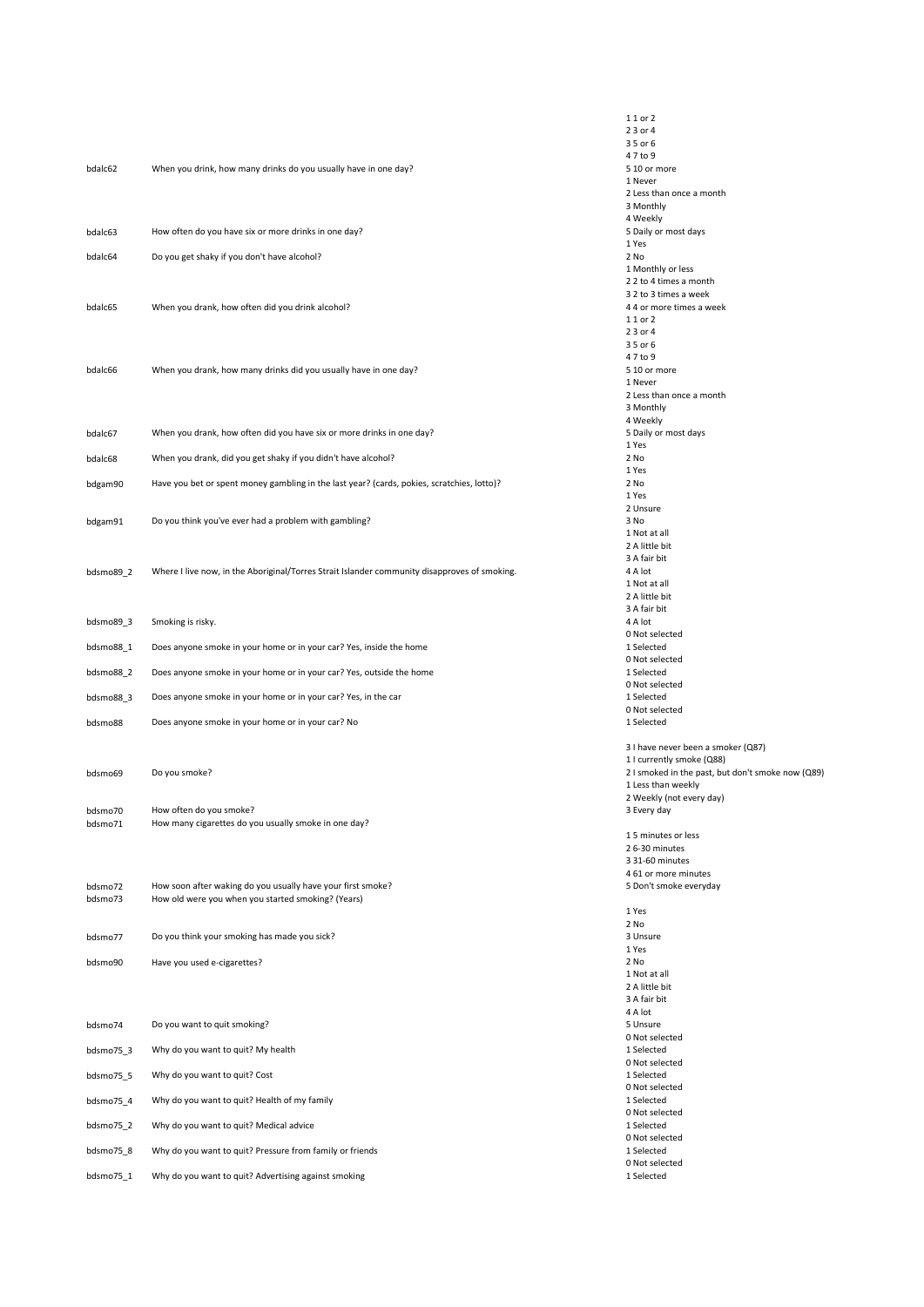|                        |                                                                                                                     | 0 Not selected                                 |
|------------------------|---------------------------------------------------------------------------------------------------------------------|------------------------------------------------|
| bdsmo75_6              | Why do you want to quit? Pregnancy                                                                                  | 1 Selected<br>0 Not selected                   |
| bdsmo75 9<br>bdsmo75_t | Why do you want to quit? Other<br>Other, please explain:                                                            | 1 Selected                                     |
| bdsmo76                | In the last year, have you tried to quit or reduce the amount you smoke? Have not tried to quit or reduce smoking   | 0 Not selected<br>1 Selected                   |
| bdsmo76 1              | In the last year, have you tried to quit or reduce the amount you smoke? Tried to quit smoking                      | 0 Not selected<br>1 Selected                   |
| bdsmo76_2              | In the last year, have you tried to quit or reduce the amount you smoke? Tried to reduce smoking                    | 0 Not selected<br>1 Selected                   |
|                        |                                                                                                                     | 1 Less than weekly<br>2 Weekly (not every day) |
| bdsmo79<br>bdsmo80     | When you smoked, how often did you smoke?<br>When you smoked, how many cigarettes did you usually smoke in one day? | 3 Every day                                    |
|                        |                                                                                                                     | 15 minutes or less                             |
|                        |                                                                                                                     | 26--30 minutes                                 |
|                        |                                                                                                                     | 3 31-60 minutes<br>4 61 or more minutes        |
| bdsmo81                | When you smoked, how soon after waking did you usually have your first smoke?                                       | 5 Don't smoke everyday                         |
| bdsmo82                | How old were you when you started smoking? (Years)                                                                  |                                                |
|                        |                                                                                                                     | 1 Yes<br>2 No                                  |
| bdsmo86                | Do you think your smoking has made you sick?                                                                        | 3 Unsure                                       |
|                        |                                                                                                                     | 1 Yes                                          |
| bdsmo91                | Have you ever used e-cigarettes?                                                                                    | 2 No                                           |
|                        |                                                                                                                     | 11 to 5 months<br>26 months to a year          |
|                        |                                                                                                                     | 3 1 to 2 years                                 |
|                        |                                                                                                                     | 4 2 to 5 years                                 |
| bdsmo83                | How long ago did you quit?                                                                                          | 5 More than 5 years                            |
| bdsmo84 3              | What led you want to quit? My health                                                                                | 0 Not selected<br>1 Selected                   |
|                        |                                                                                                                     | 0 Not selected                                 |
| bdsmo84_5              | What led you want to quit? Cost                                                                                     | 1 Selected                                     |
| bdsmo84_4              | What led you want to quit? Health of my family                                                                      | 0 Not selected<br>1 Selected                   |
|                        |                                                                                                                     | 0 Not selected                                 |
| bdsmo84 2              | What led you want to quit? Medical advice                                                                           | 1 Selected<br>0 Not selected                   |
| bdsmo84_8              | What led you want to quit? Pressure from family or friends                                                          | 1 Selected                                     |
| bdsmo84_1              | What led you want to quit? Advertising against smoking                                                              | 0 Not selected<br>1 Selected                   |
| bdsmo84 6              | What led you want to quit? Pregnancy                                                                                | 0 Not selected<br>1 Selected                   |
| bdsmo84 9              | What led you want to quit? Other                                                                                    | 0 Not selected<br>1 Selected                   |
| bdsmo84_t              | Other, please explain:                                                                                              | 0 Not selected                                 |
| bdsmo85 1              | What helped you want to quit? Smoking program                                                                       | 1 Selected                                     |
| bdsmo85 2              | What helped you want to quit? Quitline                                                                              | 0 Not selected<br>1 Selected                   |
| bdsmo85 3              | What helped you want to quit? Online support                                                                        | 0 Not selected<br>1 Selected                   |
|                        |                                                                                                                     | 0 Not selected                                 |
| bdsmo85 4              | What helped you want to quit? Health professionals                                                                  | 1 Selected<br>0 Not selected                   |
| bdsmo85 5              | What helped you want to quit? Family of friends                                                                     | 1 Selected                                     |
| bdsmo85 6              | What helped you want to quit? Patches, gum, inhaler (NRT)                                                           | 0 Not selected<br>1 Selected                   |
|                        |                                                                                                                     | 0 Not selected                                 |
| bdsmo85 7              | What helped you want to quit? Stop smoking medication                                                               | 1 Selected                                     |
| bdsmo85 8              | What helped you want to quit? Quit on my own                                                                        | 0 Not selected<br>1 Selected                   |
|                        |                                                                                                                     | 0 Not selected                                 |
| bdsmo85 9<br>bdsmo85 t | What helped you want to quit? Other<br>Other, please explain:                                                       | 1 Selected                                     |
|                        |                                                                                                                     | 1 Not at all                                   |
|                        |                                                                                                                     | 2 A little bit<br>3 A fair bit                 |
| bedis95 1              | I am treated with less respect than other people.                                                                   | 4 A lot                                        |
|                        |                                                                                                                     | 1 Not at all                                   |
|                        |                                                                                                                     | 2 A little bit                                 |
| bedis95 2              | I receive worse service than other people (including at restaurants, stores, Centrelink, housing).                  | 3 A fair bit<br>4 A lot                        |
|                        |                                                                                                                     | 1 Not at all                                   |
|                        |                                                                                                                     | 2 A little bit                                 |
| bedis95 3              | People act like I am not smart.                                                                                     | 3 A fair bit<br>4 A lot                        |
|                        |                                                                                                                     | 1 Not at all                                   |
|                        |                                                                                                                     | 2 A little bit                                 |
|                        |                                                                                                                     | 3 A fair bit                                   |
| bedis95 4              | People act like they are afraid of me.                                                                              | 4 A lot                                        |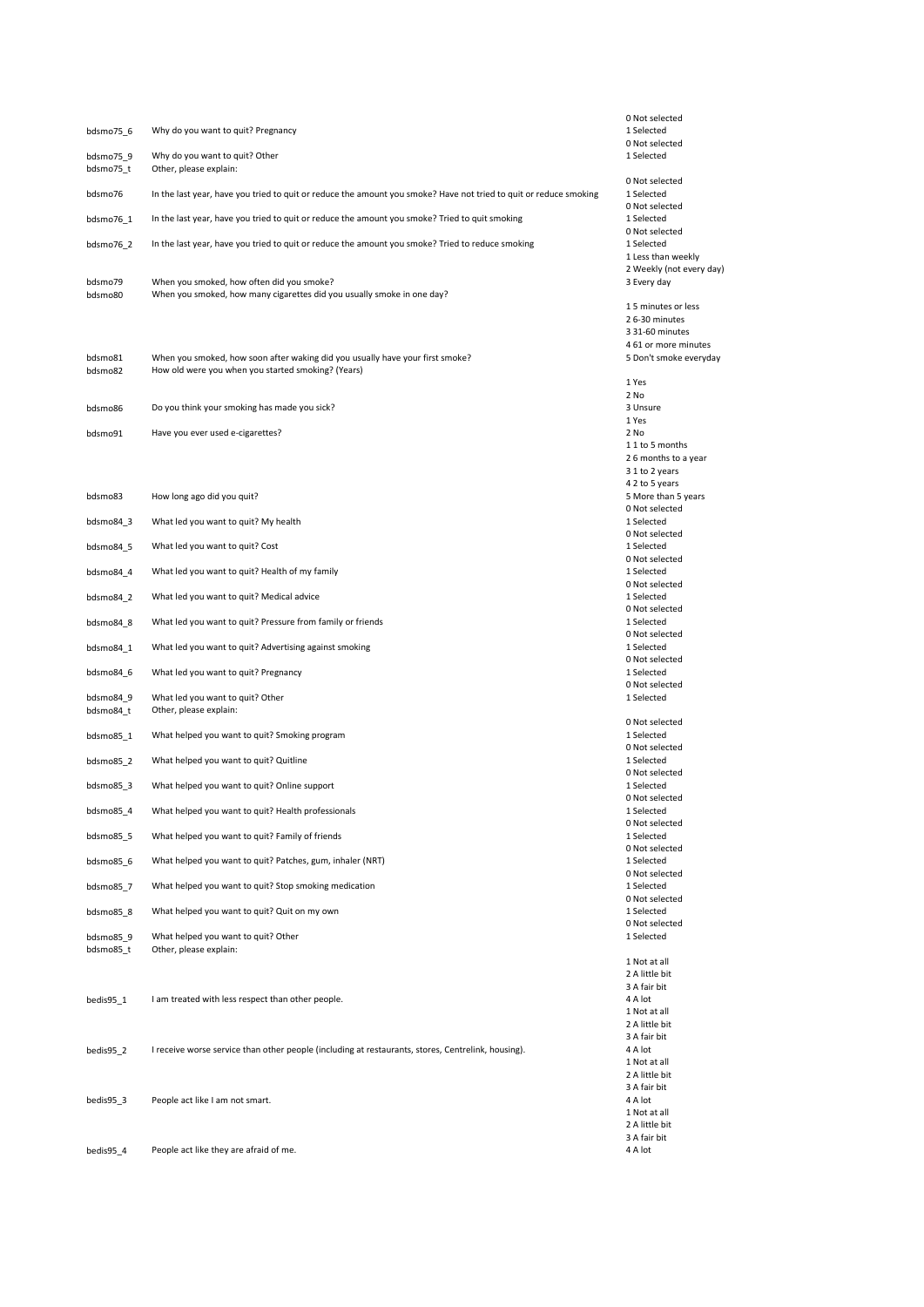|             |                                                                                                 | 1 Not at all<br>2 A little bit |
|-------------|-------------------------------------------------------------------------------------------------|--------------------------------|
|             |                                                                                                 | 3 A fair bit                   |
| bedis95_5   | I am called names, insulted, or yelled at.                                                      | 4 A lot                        |
|             |                                                                                                 | 1 Not at all                   |
|             |                                                                                                 | 2 A little bit<br>3 A fair bit |
| bedis95 6   | I am followed around in shops.                                                                  | 4 A lot                        |
|             |                                                                                                 | 1 Not at all                   |
|             |                                                                                                 | 2 A little bit                 |
|             |                                                                                                 | 3 A fair bit                   |
| bedis95_7   | I am watched more closely than others at work or school.                                        | 4 A lot<br>1 Not at all        |
|             |                                                                                                 | 2 A little bit                 |
|             |                                                                                                 | 3 A fair bit                   |
| bedis95_8   | Police treat me unfairly.                                                                       | 4 A lot                        |
|             |                                                                                                 | 1 Not at all                   |
|             |                                                                                                 | 2 A little bit<br>3 A fair bit |
| bedis95_9   | People make jokes about Aboriginal/Torres Strait Islander people in front of me.                | 4 A lot                        |
|             |                                                                                                 | 1 Not at all                   |
|             |                                                                                                 | 2 A little bit                 |
|             |                                                                                                 | 3 A fair bit                   |
| bedis95_10  | People make insulting comments about Aboriginal/Torres Strait Islander people in front of me.   | 4 A lot<br>1 Not at all        |
|             |                                                                                                 | 2 A little bit                 |
|             |                                                                                                 | 3 A fair bit                   |
| bedis95_11  | I witness other Aboriginal/Torres Strait Islander people being treated unfairly.                | 4 A lot                        |
|             |                                                                                                 | 1 Not at all                   |
|             |                                                                                                 | 2 A little bit<br>3 A fair bit |
| bedis96     | When these things happen, do you think it is because you are Aboriginal/Torres Strait Islander? | 4 A lot                        |
|             |                                                                                                 | 1 Not at all                   |
|             |                                                                                                 | 2 A little bit                 |
|             |                                                                                                 | 3 A fair bit                   |
| bedis97     | How much do these things affect your life?                                                      | 4 A lot<br>1 Not at all        |
|             |                                                                                                 | 2 A little bit                 |
|             |                                                                                                 | 3 A fair bit                   |
| bedis98_1   | Health care providers do not listen to what I say.                                              | 4 A lot                        |
|             |                                                                                                 | 1 Not at all                   |
|             |                                                                                                 | 2 A little bit<br>3 A fair bit |
| bedis98_2   | I have to wait longer than other people.                                                        | 4 A lot                        |
|             |                                                                                                 | 1 Not at all                   |
|             |                                                                                                 | 2 A little bit                 |
|             |                                                                                                 | 3 A fair bit                   |
| bedis98_3   | I don't get the same care as other people.                                                      | 4 A lot<br>1 Not at all        |
|             |                                                                                                 | 2 A little bit                 |
|             |                                                                                                 | 3 A fair bit                   |
| bedis98_4   | I go home without the care I need.                                                              | 4 A lot                        |
|             |                                                                                                 | 1 Not at all                   |
|             |                                                                                                 | 2 A little bit<br>3 A fair bit |
| $bedis98_5$ | Health care staff don't ask what I need.                                                        | 4 A lot                        |
|             |                                                                                                 | 1 Not at all                   |
|             |                                                                                                 | 2 A little bit                 |
|             |                                                                                                 | 3 A fair bit                   |
| bedis98_6   | Health care staff make decisions about my care without consulting me.                           | 4 A lot<br>1 Not at all        |
|             |                                                                                                 | 2 A little bit                 |
|             |                                                                                                 | 3 A fair bit                   |
| bedis98 7   | Health care staff do not take my needs seriously.                                               | 4 A lot                        |
|             |                                                                                                 | 1 Not at all                   |
|             |                                                                                                 | 2 A little bit<br>3 A fair bit |
| bedis98_8   | Health care staff do not try to understand my culture.                                          | 4 A lot                        |
|             |                                                                                                 | 1 Not at all                   |
|             |                                                                                                 | 2 A little bit                 |
| bedis98 9   | I feel unsafe.                                                                                  | 3 A fair bit<br>4 A lot        |
|             |                                                                                                 | 1 Not at all                   |
|             |                                                                                                 | 2 A little bit                 |
|             |                                                                                                 | 3 A fair bit                   |
| bedis99     | When these things happen, do you think it is because you are Aboriginal/Torres Strait Islander? | 4 A lot                        |
|             |                                                                                                 | 1 Not at all<br>2 A little bit |
|             |                                                                                                 | 3 A fair bit                   |
| bedis100    | How much do these things affect your life?                                                      | 4 A lot                        |
|             |                                                                                                 | 1 Yes                          |
| bewor101_1  | In the last year, has anyone in your close family been badly hurt or sick?                      | 2 No                           |
| bewor101_2  | In the last year, has anyone in your close family passed away?                                  | 1 Yes<br>2 No                  |
|             |                                                                                                 | 1 Yes                          |
| bewor101_3  | In the last year, has anyone in your close family lost a job?                                   | 2 No                           |
|             |                                                                                                 |                                |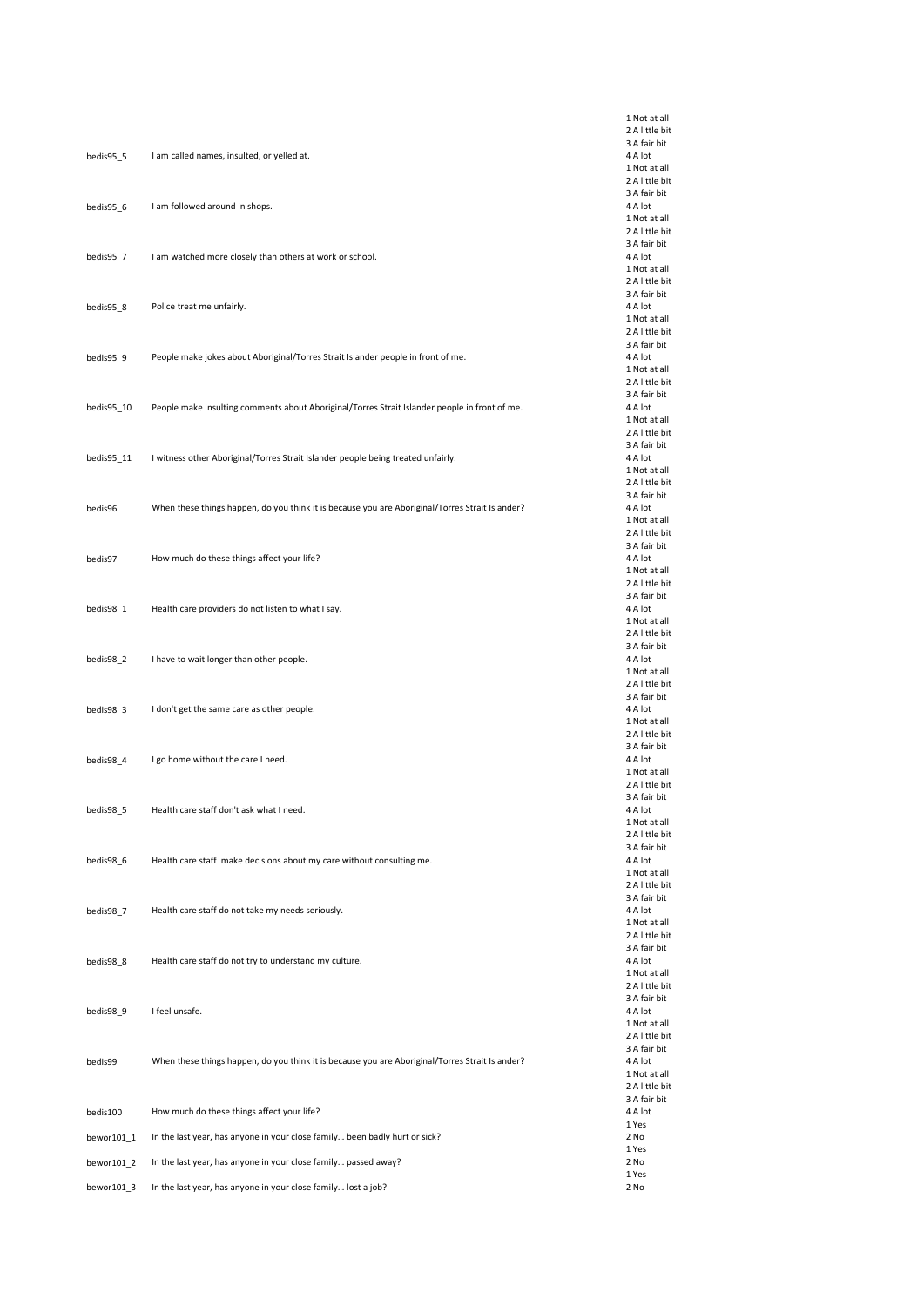|             |                                                                                                                | 1 Yes                          |
|-------------|----------------------------------------------------------------------------------------------------------------|--------------------------------|
| bewor101_5  | In the last year, has anyone in your close family had an alcohol or drug problem?                              | 2 No                           |
|             |                                                                                                                | 1 Yes                          |
| bewor101 6  | In the last year, has anyone in your close family experienced violence?                                        | 2 No<br>1 Yes                  |
| bewor101 7  | In the last year, has anyone in your close family had stuff stolen?                                            | 2 No                           |
|             |                                                                                                                | 1 Yes                          |
| bewor101_8a | In the last year, has anyone in your close family been arrested?                                               | 2 No<br>1 Yes                  |
| bewor101 8b | In the last year, has anyone in your close family been in youth detention?                                     | 2 No                           |
|             |                                                                                                                | 1 Yes                          |
| bewor101 8c | In the last year, has anyone in your close family been in prison?                                              | 2 No<br>1 Yes                  |
| bewor101 9  | In the last year, has anyone in your close family had a relationship break up (split up)?                      | 2 No                           |
|             |                                                                                                                | 1 Yes                          |
| bewor101 13 | In the last year, has anyone in your close family been visited or contacted by social or family services?      | 2 No<br>1 Yes                  |
| bewor101 10 | In the last year, has anyone in your close family had children taken away?                                     | 2 No                           |
|             |                                                                                                                | 1 Not at all<br>2 A little bit |
|             |                                                                                                                | 3 A fair bit                   |
|             |                                                                                                                | 4 A lot                        |
| bewor102 1  | Are any of these a problem in the community where you live now? Drinking too much grog                         | 5 Unsure<br>1 Not at all       |
|             |                                                                                                                | 2 A little bit                 |
|             |                                                                                                                | 3 A fair bit                   |
| bewor102 2  | Are any of these a problem in the community where you live now? Tobacco smoking                                | 4 A lot<br>5 Unsure            |
|             |                                                                                                                | 1 Not at all                   |
|             |                                                                                                                | 2 A little bit                 |
|             |                                                                                                                | 3 A fair bit<br>4 A lot        |
| bewor102 3  | Are any of these a problem in the community where you live now? Drugs                                          | 5 Unsure                       |
|             |                                                                                                                | 1 Not at all                   |
|             |                                                                                                                | 2 A little bit<br>3 A fair bit |
|             |                                                                                                                | 4 A lot                        |
| bewor102 4  | Are any of these a problem in the community where you live now? Sniffing                                       | 5 Unsure                       |
|             |                                                                                                                | 1 Not at all<br>2 A little bit |
|             |                                                                                                                | 3 A fair bit                   |
|             |                                                                                                                | 4 A lot                        |
| bewor102 5  | Are any of these a problem in the community where you live now? Racism                                         | 5 Unsure<br>1 Not at all       |
|             |                                                                                                                | 2 A little bit                 |
|             |                                                                                                                | 3 A fair bit<br>4 A lot        |
| bewor102 6  | Are any of these a problem in the community where you live now? Gambling                                       | 5 Unsure                       |
|             |                                                                                                                | 1 Not at all                   |
|             |                                                                                                                | 2 A little bit<br>3 A fair bit |
|             |                                                                                                                | 4 A lot                        |
| bewor102 7  | Are any of these a problem in the community where you live now? Family violence                                | 5 Unsure                       |
|             |                                                                                                                | 1 Not at all<br>2 A little bit |
|             |                                                                                                                | 3 A fair bit                   |
|             |                                                                                                                | 4 A lot                        |
| bewor102_8  | Are any of these a problem in the community where you live now? People fighting or not getting along           | 5 Unsure<br>1 Not at all       |
|             |                                                                                                                | 2 A little bit                 |
|             |                                                                                                                | 3 A fair bit                   |
| bewor102 9  | Are any of these a problem in the community where you live now? Humbugging (people wanting stuff all the time) | 4 A lot<br>5 Unsure            |
|             |                                                                                                                | 1 Not at all                   |
|             |                                                                                                                | 2 A little bit                 |
|             |                                                                                                                | 3 A fair bit<br>4 A lot        |
|             | bewor102 10 Are any of these a problem in the community where you live now? Homelessness                       | 5 Unsure                       |
|             |                                                                                                                | 1 Not at all                   |
|             |                                                                                                                | 2 A little bit<br>3 A fair bit |
| bfcar103_1  | In my family we get on together and cope in the hard times.                                                    | 4 A lot                        |
|             |                                                                                                                | 1 Not at all<br>2 A little bit |
|             |                                                                                                                | 3 A fair bit                   |
| bfcar103_2  | In my family we celebrate special days/events.                                                                 | 4 A lot                        |
|             |                                                                                                                | 1 Not at all<br>2 A little bit |
|             |                                                                                                                | 3 A fair bit                   |
| bfcar103_3  | In my family we talk with each other about the things that matter.                                             | 4 A lot                        |
|             |                                                                                                                | 1 Not at all<br>2 A little bit |
|             |                                                                                                                | 3 A fair bit                   |
| bfcar103 4  | In my family we are always there for each other.                                                               | 4 A lot                        |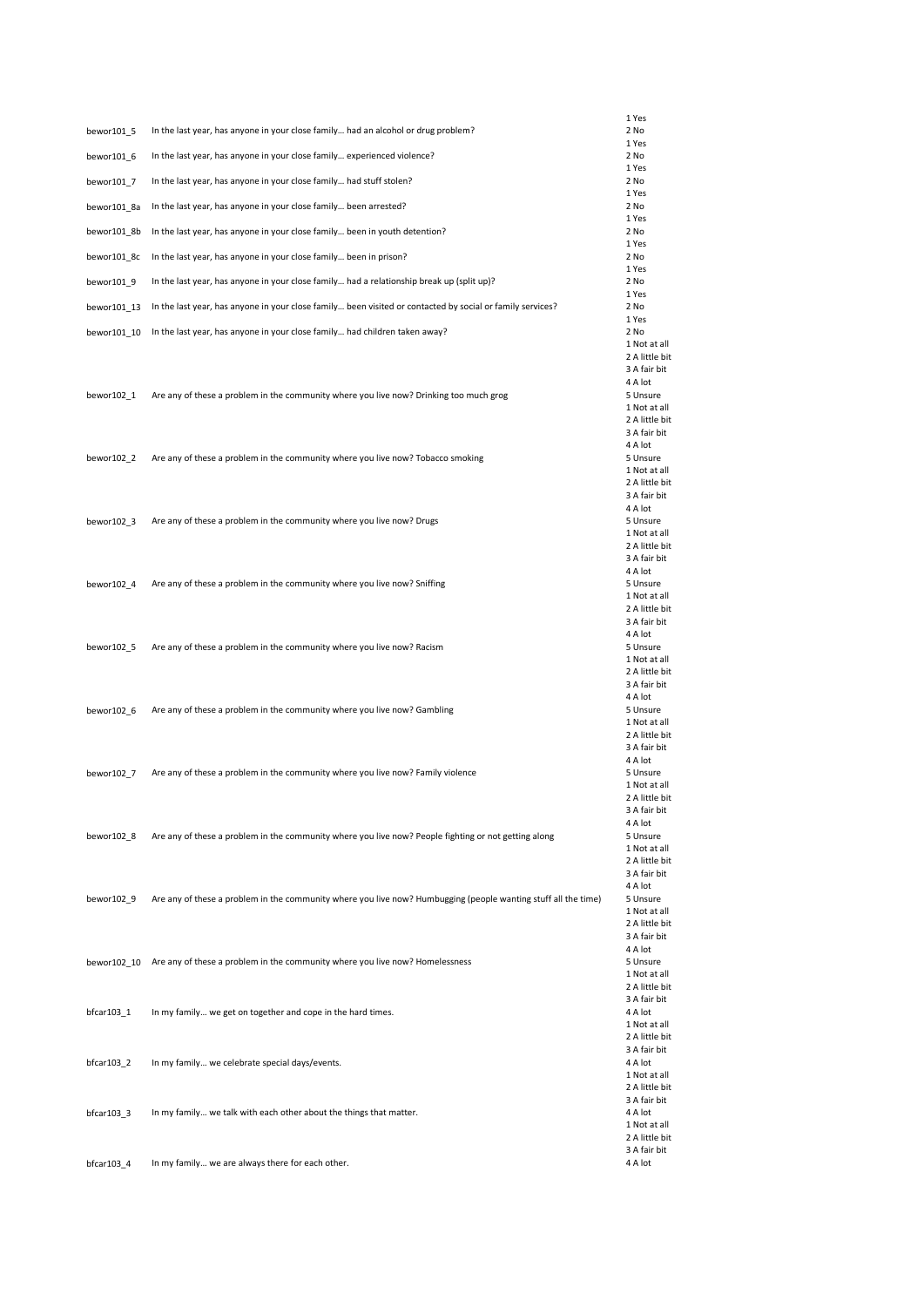|                        |                                                                                                                 | 1 Not at all                          |
|------------------------|-----------------------------------------------------------------------------------------------------------------|---------------------------------------|
|                        |                                                                                                                 | 2 A little bit                        |
| bfcar103_5             | In my family we manage money well.                                                                              | 3 A fair bit<br>4 A lot               |
|                        |                                                                                                                 | 1 Not at all                          |
|                        |                                                                                                                 | 2 A little bit                        |
| bfcar103_6             | In my family we have common interests.                                                                          | 3 A fair bit<br>4 A lot               |
|                        |                                                                                                                 | 1 Not at all                          |
|                        |                                                                                                                 | 2 A little bit                        |
| bfcar103_7             | In my family people are accepted for who they are.                                                              | 3 A fair bit<br>4 A lot               |
|                        |                                                                                                                 | 1 Not at all                          |
|                        |                                                                                                                 | 2 A little bit                        |
| bfcar103_8             | In my family we have good support from mob.                                                                     | 3 A fair bit<br>4 A lot               |
|                        |                                                                                                                 | 1 Not at all                          |
|                        |                                                                                                                 | 2 A little bit<br>3 A fair bit        |
| bfcar103 9             | In my family we have family knowledge and traditions that we pass on to our children.                           | 4 A lot                               |
|                        |                                                                                                                 | 1 Yes                                 |
|                        | Have you ever participated in The Family Wellbeing Program?                                                     | 2 No<br>3 Want to but can't           |
| bepro92_7              |                                                                                                                 | 1 Yes                                 |
|                        |                                                                                                                 | 2 No                                  |
| bepro92_16             | Have you ever participated in The Stronger Communities for Children Program?                                    | 3 Want to but can't<br>0 Not selected |
| bfcar104_1             | Who raised you? My mother (birth/biological)                                                                    | 1 Selected                            |
|                        |                                                                                                                 | 0 Not selected                        |
| bfcar104_2             | Who raised you? My father (birth/biological)                                                                    | 1 Selected<br>0 Not selected          |
| bfcar104_3             | Who raised you? My Aunty(ies) or Uncle(s)                                                                       | 1 Selected                            |
|                        |                                                                                                                 | 0 Not selected<br>1 Selected          |
| bfcar104_4             | Who raised you? My Grandparent(s) or Great Grandparent(s)                                                       | 0 Not selected                        |
| bfcar104_5             | Who raised you? My brother(s) or sister(s)                                                                      | 1 Selected                            |
| bfcar104_7             | Who raised you? Kinship carer(s)                                                                                | 0 Not selected<br>1 Selected          |
|                        |                                                                                                                 | 0 Not selected                        |
| bfcar104_8             | Who raised you? Myself                                                                                          | 1 Selected<br>0 Not selected          |
| bfcar104_9             | Who raised you? Adoptive or foster family                                                                       | 1 Selected                            |
| bfcar104_15            | Who raised you? Traditional adoption                                                                            | 0 Not selected<br>1 Selected          |
| bfcar104_16            | Who raised you? Step-family                                                                                     | 0 Not selected<br>1 Selected          |
| bfcar104_11            | Who raised you? Domestic school (e.g. Cootamundra)                                                              | 0 Not selected<br>1 Selected          |
| bfcar104_12            | Who raised you? Institution (children's home)                                                                   | 0 Not selected<br>1 Selected          |
|                        |                                                                                                                 | 0 Not selected                        |
| bfcar104_13            | Who raised you? Other carers outside your family (e.g. Station boss)                                            | 1 Selected<br>0 Not selected          |
| bfcar104 14            | Who raised you? Other<br>Other, please explain:                                                                 | 1 Selected                            |
| bfcar104_t             |                                                                                                                 | 1 Yes                                 |
|                        | Some tribes (mobs) were forcibly relocated to other places like missions, stations or reserves. Did this happen | 2 Unsure                              |
| bfmis107<br>bfmis107_t | to your tribe (mob)?<br>Where was your tribe (mob) moved to?                                                    | 3 No                                  |
|                        |                                                                                                                 | 1 Yes                                 |
| bfmis108               | Some tribes (mobs) chose to relocate to other places. Did your tribe (mob) choose to relocate?                  | 2 Unsure<br>3 No                      |
| bfmis108_t             | Where did you relocate to?                                                                                      |                                       |
|                        |                                                                                                                 | 1 Not at all<br>2 A little bit        |
|                        |                                                                                                                 | 3 A fair bit                          |
|                        |                                                                                                                 | 4 A lot                               |
| bfsto108               | When you were growing up, did your family worry about children being removed, taken or Stolen?                  | 5 Unsure<br>1 Not at all              |
|                        |                                                                                                                 | 2 A little bit                        |
|                        |                                                                                                                 | 3 A fair bit                          |
| bfsto111               | Now, is your family worried about children being removed, taken or Stolen?                                      | 4 A lot<br>5 Unsure                   |
|                        |                                                                                                                 | 0 Not selected                        |
| bfsto109_1             | Were any of these people removed, taken or Stolen? I was                                                        | 1 Selected<br>0 Not selected          |
| bfsto109_2             | Were any of these people removed, taken or Stolen? My brother(s) or sister(s)                                   | 1 Selected<br>0 Not selected          |
| bfsto109 3             | Were any of these people removed, taken or Stolen? My child(ren)                                                | 1 Selected                            |
| bfsto109_4             | Were any of these people removed, taken or Stolen? My grandchild(ren)                                           | 0 Not selected<br>1 Selected          |
| bfsto109 5             | Were any of these people removed, taken or Stolen? My parent(s)                                                 | 0 Not selected<br>1 Selected          |
| bfsto109 6             | Were any of these people removed, taken or Stolen? My aunty(ies) or uncle(s)                                    | 0 Not selected<br>1 Selected          |